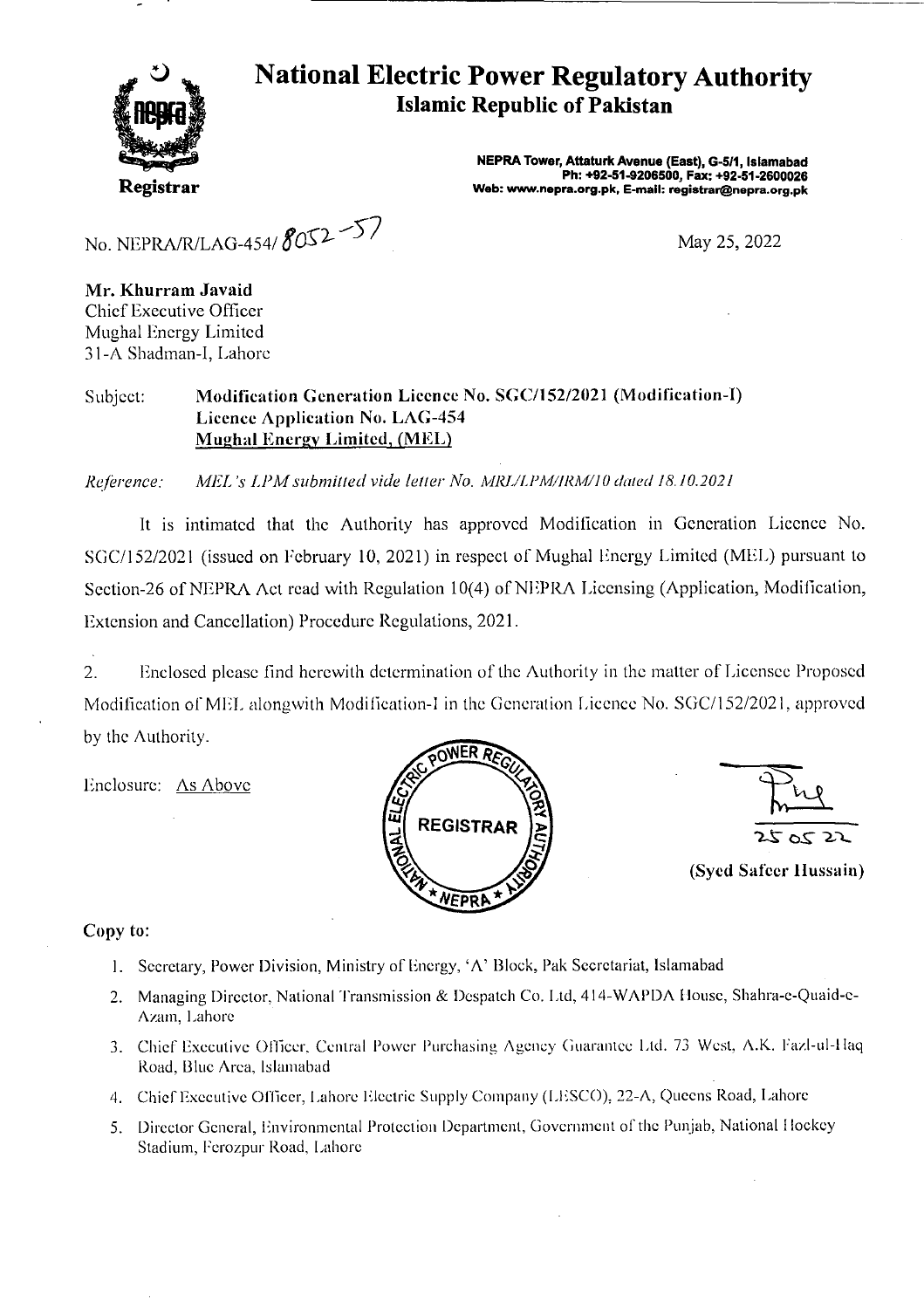#### **National Electric Power Regulatory Authority (NEPRA**

#### **Determination of the Authority in the Matter of Licensee Proposed Modification in the Generation Licence of Mughal Enerqv Limited**

**May 25, 2022 Case No. LAG-454** 

### **(A). Background**

(i). The Authority granted a Generation Licence (No. SGC/152/2021 dated February 10, 2021) to Mughal Energy Limited (MEL) for its 5500 MW local/imported coal based generation facility, located in tehsil & district Sheikupura, in the province of Punjab.

(ii). In consideration of the above, in its determination for the grant of the above licence, the Authority also allowed MEL for supplying to three (03) different Bulk Power Consumers [BPC(s)] of the Mughal Group (MG) located in the same vicinity of the above generation facility.

### **(B). Communication of Modification**

(i). MEL in accordance with Regulation-9 &10 of the NEPRA Licensing (Application, Modification, Extension and Cancellation) Procedure Regulations, 2021 (the "Licensing Regulations") communicated a Licensee Proposed Modification (LPM) in its above mentioned Generation Licence on November 03, 2021.

(ii). In the "text of the proposed modification", MEL submitted that it plans to reduce the installed capacity of its generation facility to 36.50 MW from the existing capacity of 55.00 MW. Regarding the "statement of the reasons in support of the modification", MEL *inter alia* submitted that the above generation facility is meant for supplying to distinct group companies of the Mughal group under the framework of Section-22 of the NEPRA Act. In this regard, the beneficiary

 $-$ tuat

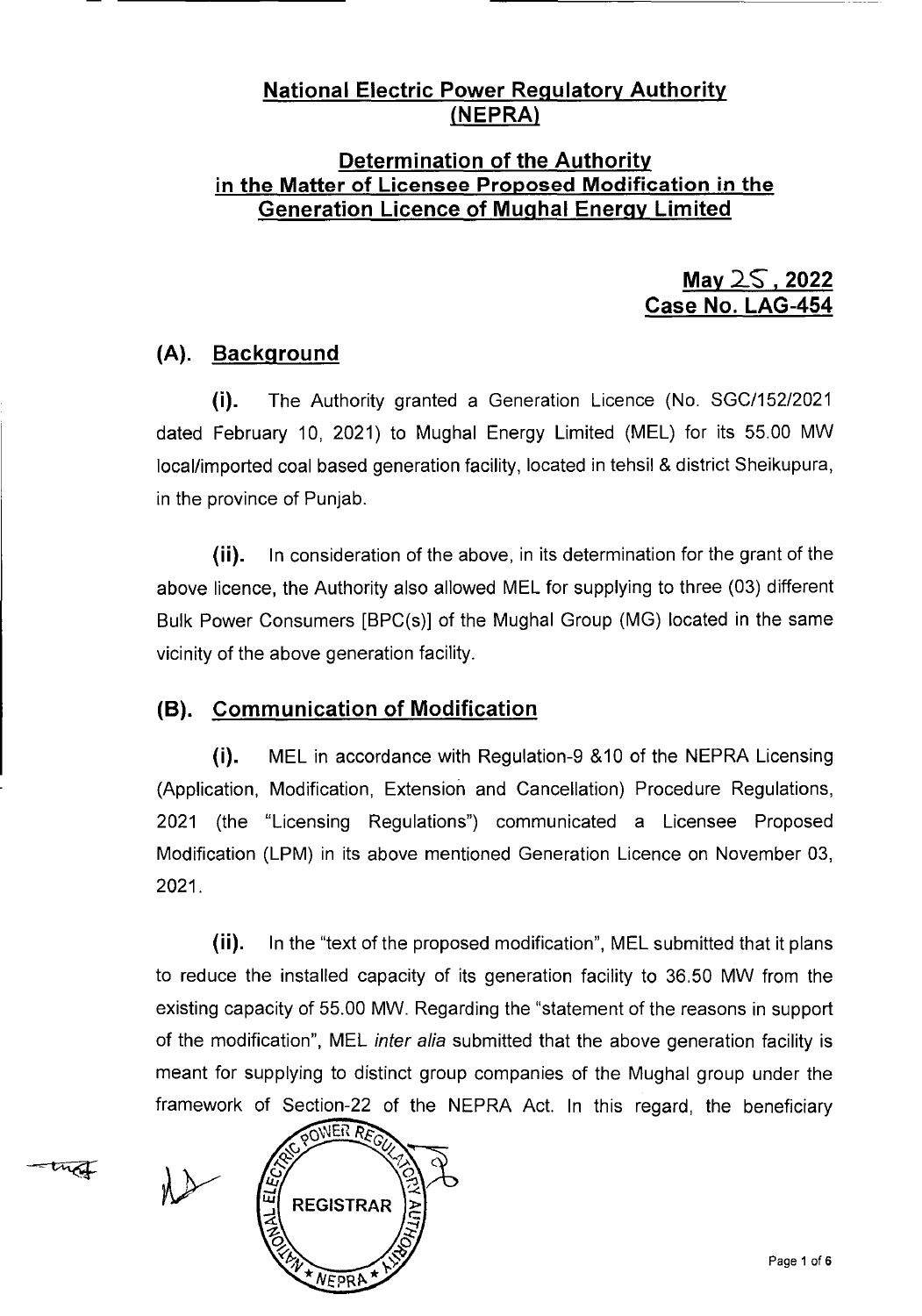companies have adopted energy conservative technologies and have accordingly re-assessed their electricity requirements. In view of the said, the project company has also revisited the sizing of the project and has decided to reduce the installed capacity to 36.50 MW.

(iii). About the statement of "the impact on tariff", "Quality of Service (QoS)" and "the performance by the licensee of its obligation under the licence", MEL submitted that the proposed changes will have no impact on the tariff. Further, confirmed that the proposed modification will not have any effect on the QoS and the performance by the Licensee of its obligations under its existing Generation Licence.

## **(C). Processinq of Modification**

(i). After completion of all the required information as stipulated under the Regulation-10(1) and 10(2) of the Licensing Regulations, the Registrar published the communicated LPM in one (01) English and one (01) Urdu daily newspaper on October 29, 2021, informing the general public, interested/affected parties and other stakeholders about the said LPM as required under Regulation-10(3) of the Licensing Regulations.

(ii). The Registrar also invited comments of the relevant Government Ministries, their attached departments, representative organizations and individual experts etc. for the assistance of the Authority, by sending separate letters to the said stakeholders on October 29, 2021, either in favour or against the communicated LPM of the company/MEL, as stipulated in Regulation-11(5) of the Licensing Regulations.

### **(0). Comments of Stakeholders**

**(i).** In response to the above, the Authority received comments from five (05) stakeholders including Punjab Power Development Board Energy Department Govt. of Punjab (PPDB), Punjab Mineral Development Corporation (PbMDC), Department Mines & Minerals, Govt. of Khyber Pakhtunkhwa (DoM&MG0KPK) and Petroleum Division of Ministry of Energy (PTDM0E) and Pakistan Mineral

POWER RECT REGISTRAR **NEPRA**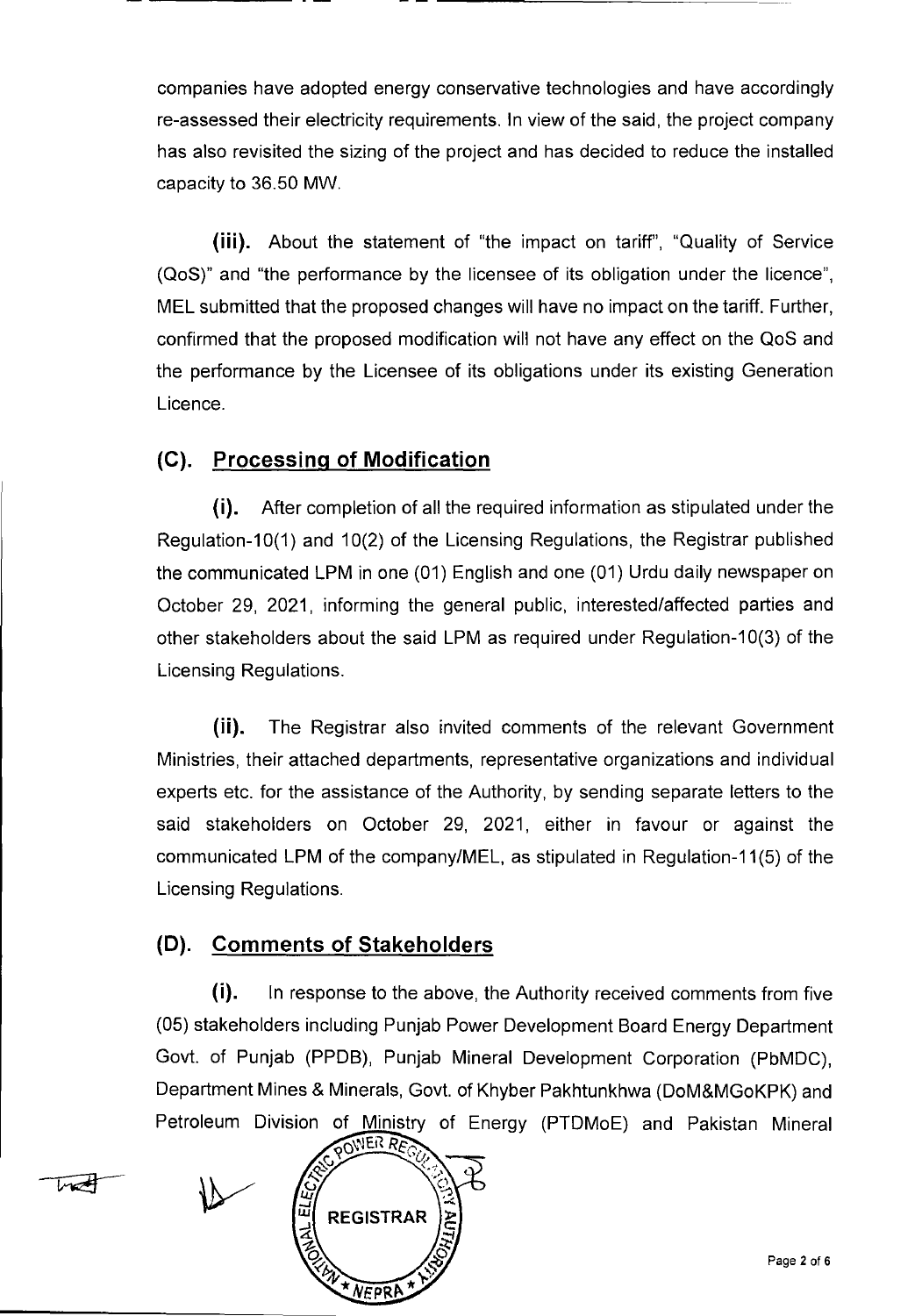Development Corporation (PMDC). The salient points of the comments offered by the above mentioned stakeholders are summarized in the following paragraphs: -

- (a). PPDB stated that MEL wanted to reduce the generation capacity from 55.00 MW to 36.50 MW based on their latest requirement and implementing energy conservation techniques at their premises. PPDB has no objection for processing of subject LPM by MEL under the relevant regulations subject to meeting Punjab Environmental Quality Standards (PEQS) & efficiency benchmarks the Authority has prescribed in this regard;
- (b). PbMDC expressed that it has no objection for modification in the Generation Licence of MEL however, comments in the matter may be may be treated as NIL;
- (c). DoM&MGoKPK remarked that the matter may be dealt under the relevant rules and regulations. However, it is worth mentioning that province has rich deposit of coal in district Orakzai, Kohat and Karak and the same may be utilized in the project related to coal;
- (d). PTDMoE mentioned that the LPM of MEL may be allowed subject to the condition that due consideration shall be given in the design of the proposed generation facility to allow the use of indigenous coal as per availability. Further, preference should also be accorded to the utilization of the local coal and the use of imported coal may be restricted only in case of the non-availability of the indigenous fuel/coal; and
- (e). PMDC remarked that the modification of MEL may be allowed with the stipulation that the use of indigenous coal will be given preference for the electricity generation in the proposed generation facility.



wat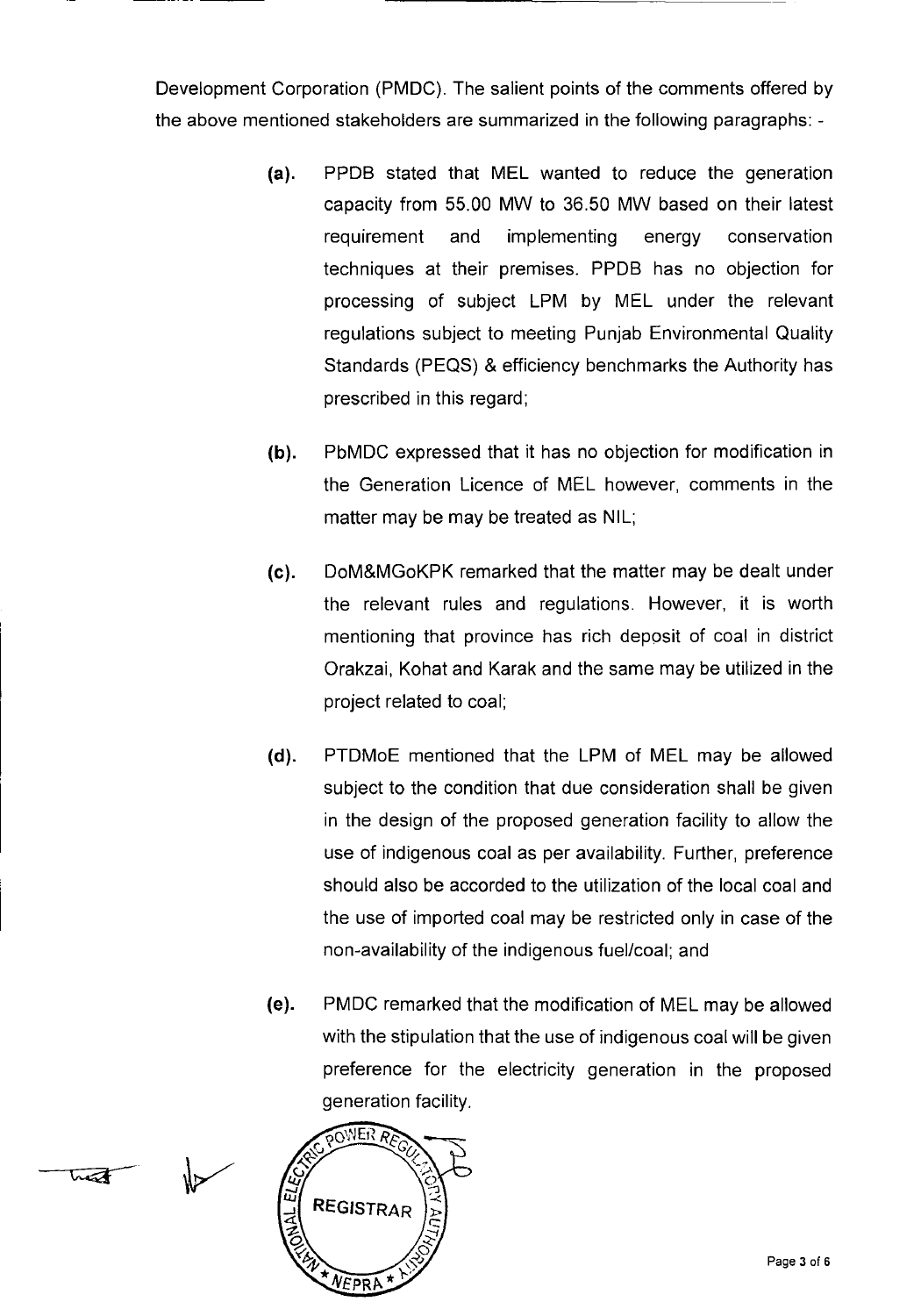(ii). The Authority considered the above mentioned comments and in view of the observations of PPDB, DoM&MGoKPK, PTDMoE and PMDC, considered it appropriate seeking perspective of MEL. On the said observations MEL confirmed that not only the required standards on efficiency and environment will be adhered but also preference will be given to the utilization of the local/indigenous coal subject to its availability.

(iii). The Authority considered the above submissions of MEL and decided to proceed further in the matter as stipulated in the NEPRA Act, NEPRA Licensing (Generation) Rules 2000 (the "Generation Rules") and Licensing Regulations.

#### **(E). Evaluation/Findinqs**

(i). The Authority has examined the entire case in detail including the already granted Generation Licence, the communicated LPM, comments of the stakeholders and rejoinder from the Licensee. In this regard, the Authority has observed that a Generation Licence (No. SGC/152/2021 dated February 10, 2021) was granted to MEL, for setting up an indigenous/imported coal based generation facility/Thermal Power Plant.

(ii). The Generation Licence envisaged setting up a generation facility with a cumulative installed capacity of 55.00 MW consisting of one (01) steam turbine of the said capacity. Further, the generation facility also envisaged supplying to three (03) BPC(s) of the MG in the name of (a). Mughal Iron and Steel Industries Limited (Ml&SlL); (b). Mughal Steel Metallurgies Corporation Limited (MSMCL); and (c). lndus Steel Mills Corporation (Pvt.) Limited (ISMCPL).

(iii). The Authority has observed that according to the communicated LPM, the company/Licensee/MEL now plans to reduce the installed capacity of the generation facility from 55.00MW to 36.50MW due to the reduction of electric power requirements of its potential BPC(s) considering the Demand Side Management (DSM) initiatives taken in this regard.

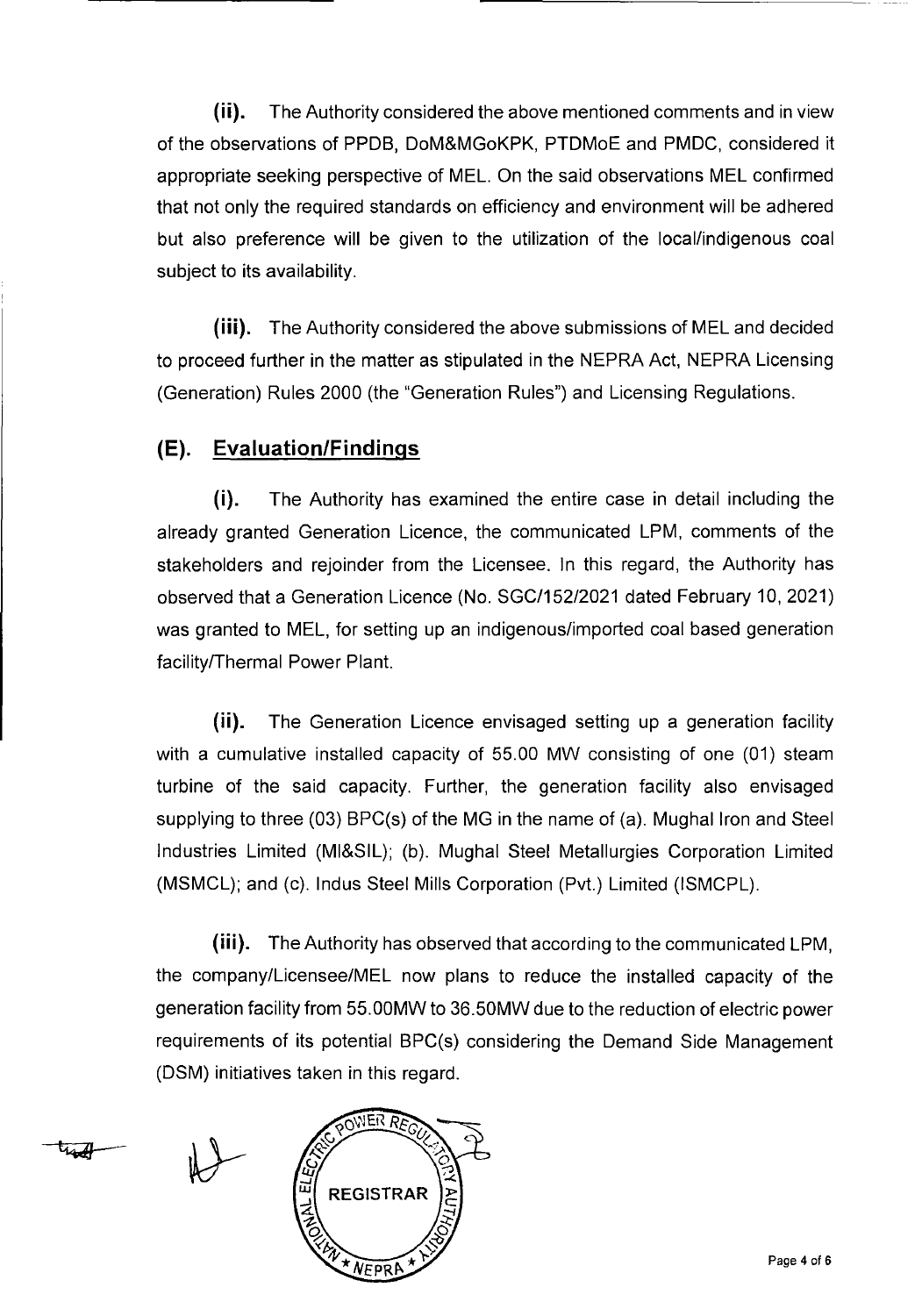(iv). In this regard, now MEL plans to deploy two (02) Steam Turbines consisting of 1 x 31.50 MW and 1 x 5.00 MW respectively. In this regard, the Authority in terms of Section-26 of the NEPRA Act read with Regulation-9(2) of the Licensing Regulations, is empowered to modify a licence as it may deem fit if, in the opinion of the Authority, such modification (a). will not adversely affect the performance by the licensee of its obligations: (b). is reasonably necessary for the licensee to effectively and efficiently perform its obligations under the licence: (c). is likely to benefit consumers; or (d). is reasonably necessary to ensure the continuous, safe and reliable supply of electric power to consumers, keeping in view the financial and technical viability of the licensee.

(v). In consideration of the above, the Authority considers that (a). the proposed LPM will not adversely affect the performance of the licensee of its obligations under its Generation Licence considering the fact it will still be able to discharge its obligations: (b). the LPM is reasonably necessary for the Licensee to effectively and efficiently perform its obligations under the licence: (c). the LPM will be beneficial to the BPC(s) as it will be having continuous supply of reliable electric power from the Licensee: and (d).is reasonably necessary to ensure the continuous, safe and reliable supply of electric power to the proposed BPC(s), keeping in view the financial and technical viability of the licensee.

(vi). The Authority has considered the comments of stakeholders including PPDB, PbMDC, DoM&MGoKPK, PTDMoE and PMDC. In this regard, the Authority has observed that the said stakeholders have supported the LPM of reduction in capacity subject to the condition that MEL will comply with the requirement standards on environment and efficiency and preferably utilize the indigenously available local coal across the country. As explained in the preceding paragraphs, MEL has confirmed that it will complying with all the standards on environment and efficiency. Further, suitable blending of local coal and imported coal will also be carried out to operate the generation facility in an optimised manner to meet with the required standards.



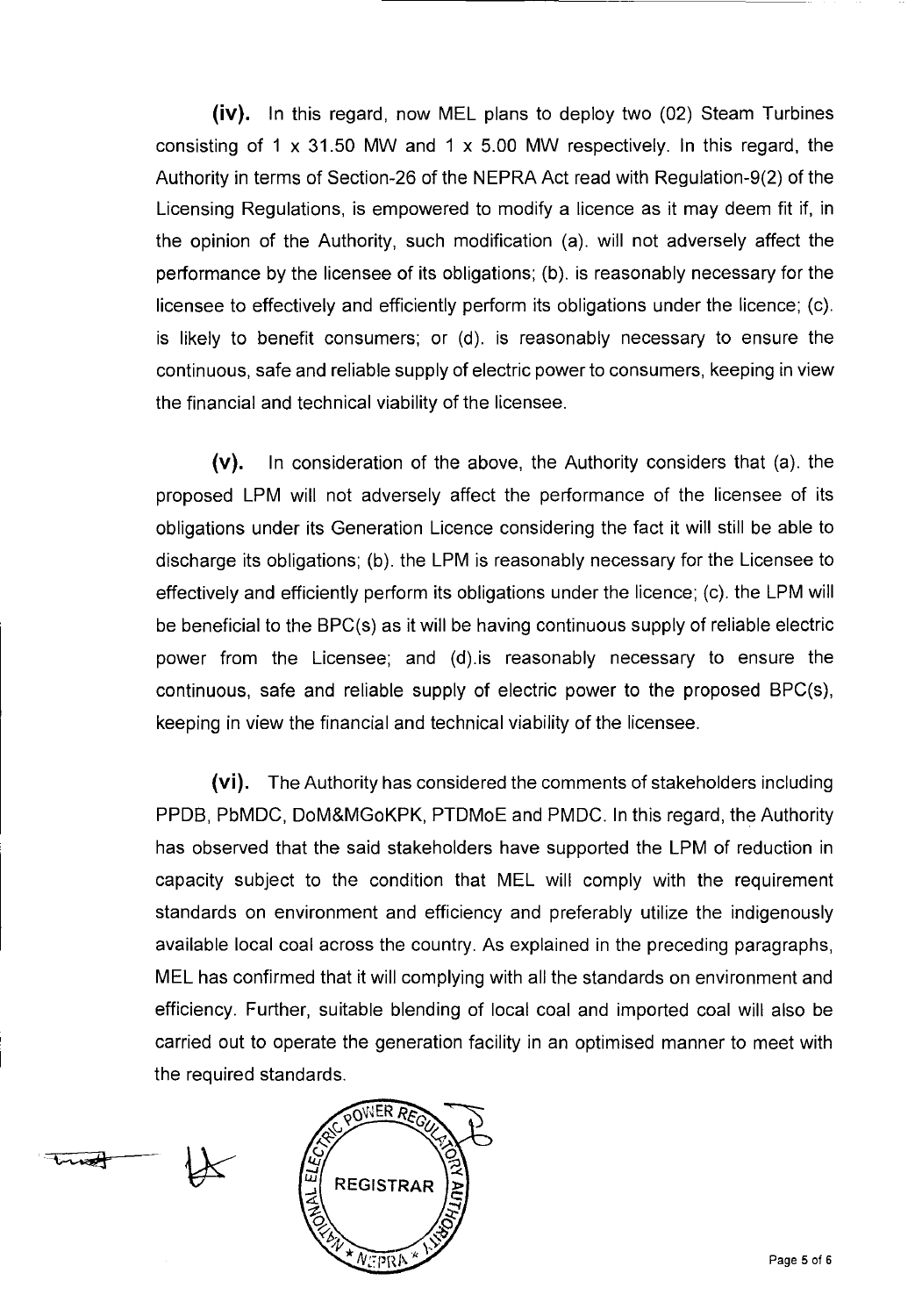(vii). In consideration of the above, the Authority directs MEL to follow all the required standards on efficiency and environment without any exception. Further, the Authority also directs MEL to accord priority to local coal and carry out suitable blending of the indigenous and imported coal to operate the plant in an optimum manner to comply with all the standards.

#### **(F). Approval of LPM**

(i). In view of the above, the Authority is satisfied that the Licensee has complied with all the requirements of the Licensing Regulations pertaining to the modification. Therefore, the Authority in terms Section-26 of the NEPRA Act read with Regulation-10(4) of the Licensing Regulations approves the communicated LPM without changes.

(ii). In consideration of the above, the Generation Licence (No. SGC/152/2021 dated February 10, 2021) granted to MEL is hereby modified. The changes made in the Generation Licence are attached as annexure to this determination. The approval of the LPM is subject to the provisions contained in the NEPRA Act, relevant rules framed there under, terms & conditions of the Generation Licence and other applicable documents.

#### **Authority**

Engr. Maqsood Anwar Khan (Member)

Engr. Rafique Ahmed Shaikh (Member)

Engr. Tauseef H. Farooqi (Chairman)



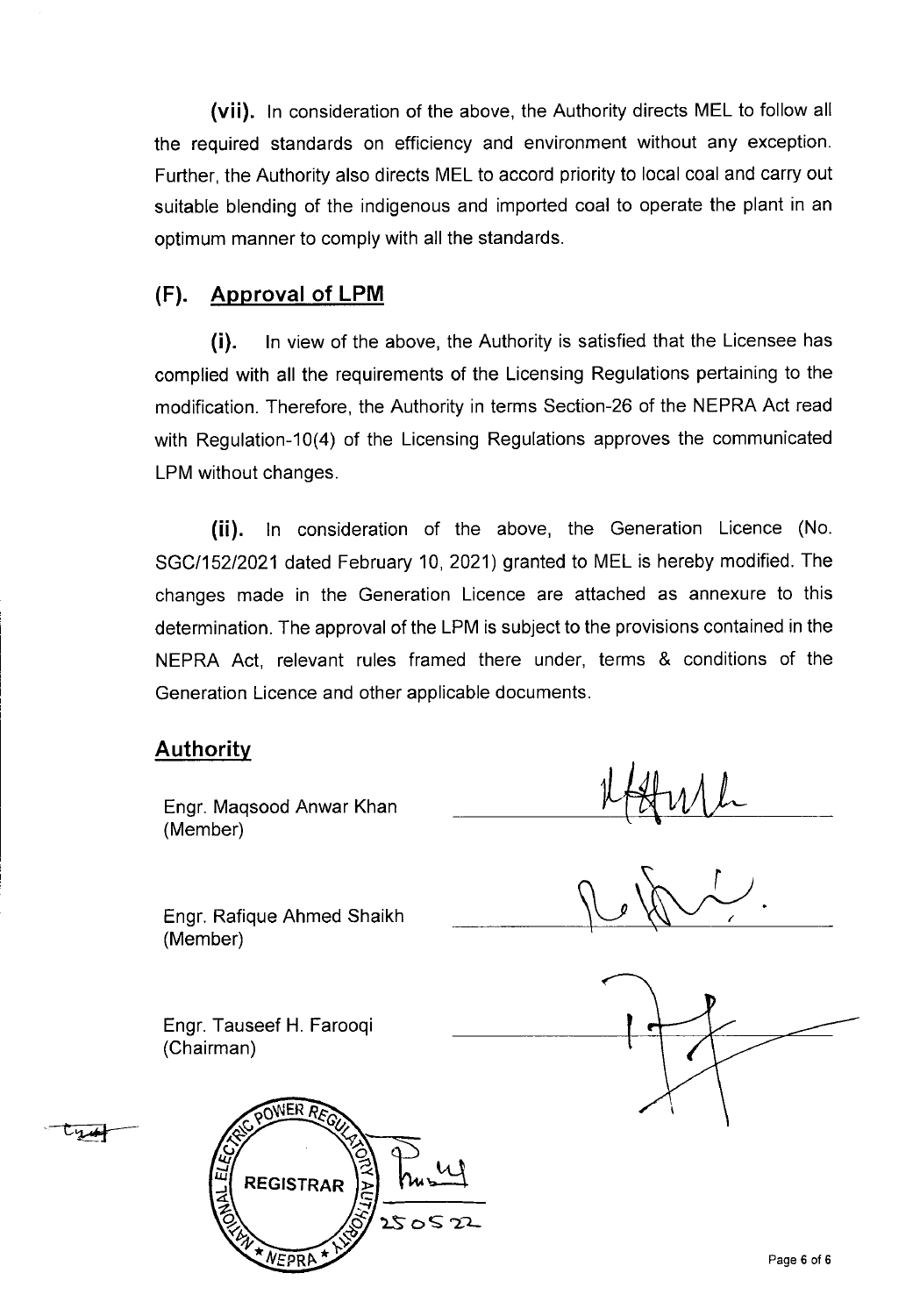# **National Electric Power Regulatory Authority (NEPRA) Islamabad — Pakistan**

# GENERATION LICENCE No. SGC115212021

In exercise of the Powers conferred under Section-26 of the Regulation of Generation, Transmission and Distribution of Electric Power Act, 1997 (as amended from time to time), the Authority hereby modifies the Generation Licence (No. SGC/152/2021, dated February 10, 2021) granted to Mughal Energy Limited to the extent of changes mentioned hereunder: -

- (a). The expiry date of the Licence mentioned on the face sheet of the original licence may be read as 30<sup>th</sup> day of June 2054;
- (b). The Changes made in Articles of the Generation Licence are attached as **Revised/Modified Articles of Generation Licence;**
- (c). The Changes made in Schedule-I of the Generation Licence are attached as **Revised/Modified** Schedule-I;
- (d). The Changes made in Schedule-Il of the Generation Licence are attached as **Revised/Modified** Schedule-Il;
- (e). The Changes made in Second Tier Supply Authorization are attached as **Revised/Modified Second Tier Supply Authorization.**

This **Modification-I** is given under my hand on this day of **May** 

Two Thousand & Twenty-Two.

 $\frac{1}{22}$  $2505$ **Registrar** 

**REGISTRAR**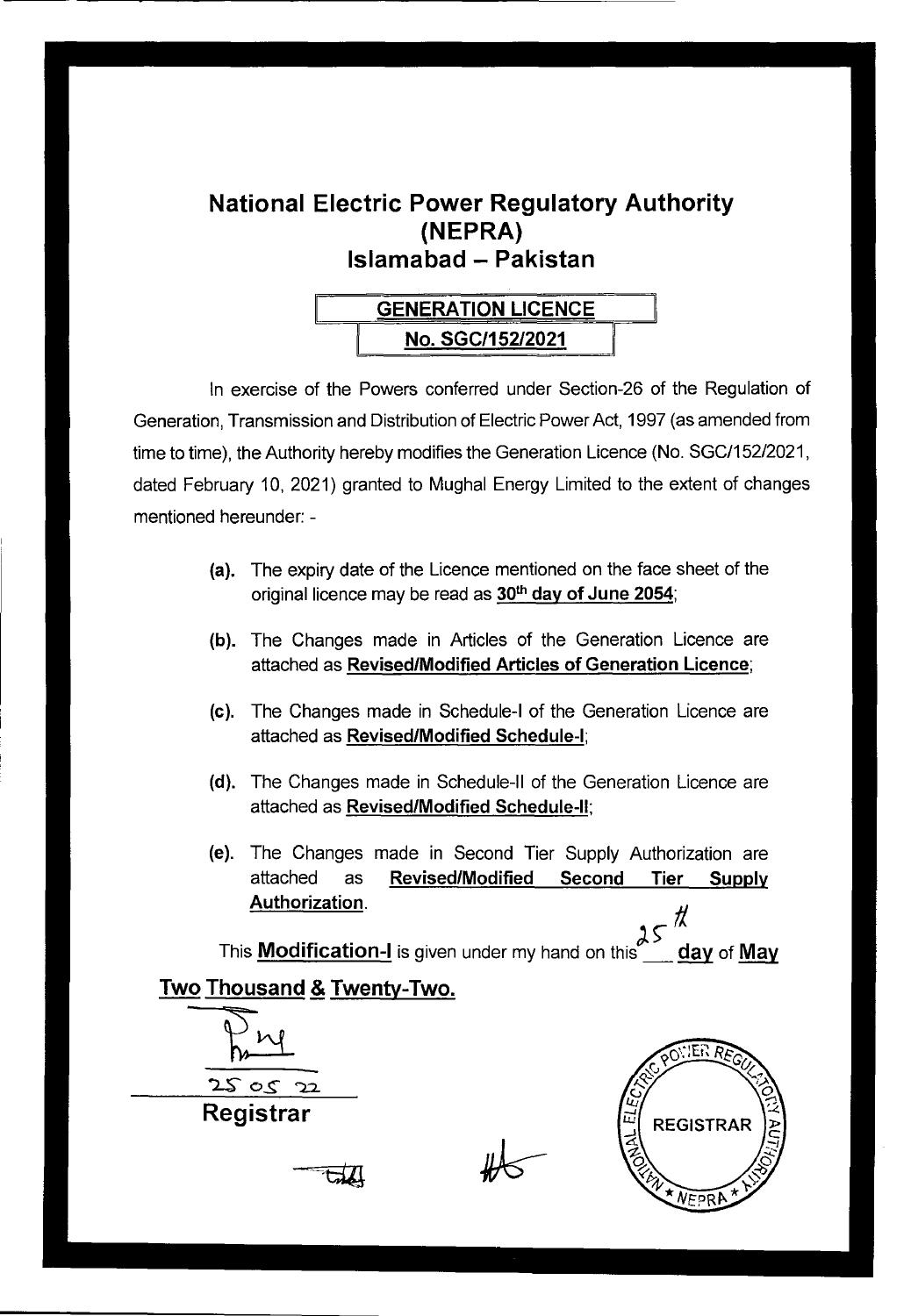#### **Article**-I **Definitions**

#### 1.1 In **this licence**

- (a). "Act" means the Regulation of Generation, Transmission and Distribution of Electric Power Act, 1997 as amended or replaced from time to time;
- (b). "Applicable Documents" mean the Act, the rules and regulations framed by the Authority under the Act, any documents or instruments issued or determinations made by the Authority under any of the foregoing or pursuant to the exercise of its powers under the Act, the Grid Code, the applicable Distribution Code, the Commercial Code if any, or the documents or instruments made by the Licensee pursuant to its generation licence, in each case of a binding nature applicable to the Licensee or, where applicable, to its affiliates and to which the Licensee or any of its affiliates may be subject;
- (c). "Applicable Law" means all the Applicable Documents;
- (d). "Authority" means the National Electric Power Regulatory Authority constituted under Section-3 of the Act;
- (e). "Bulk Power Consumer (BPC)" means a consumer which purchases or receives electric power, at one premises, in an amount of one (01) megawatt or more or in such other amount and voltage level and with such other characteristics as the Authority may specify and the Authority may specify different amounts and voltage levels and with such other characteristics for different areas;





Page 2 of 8 Revised/Modified Articles of Generation Licence Modification-I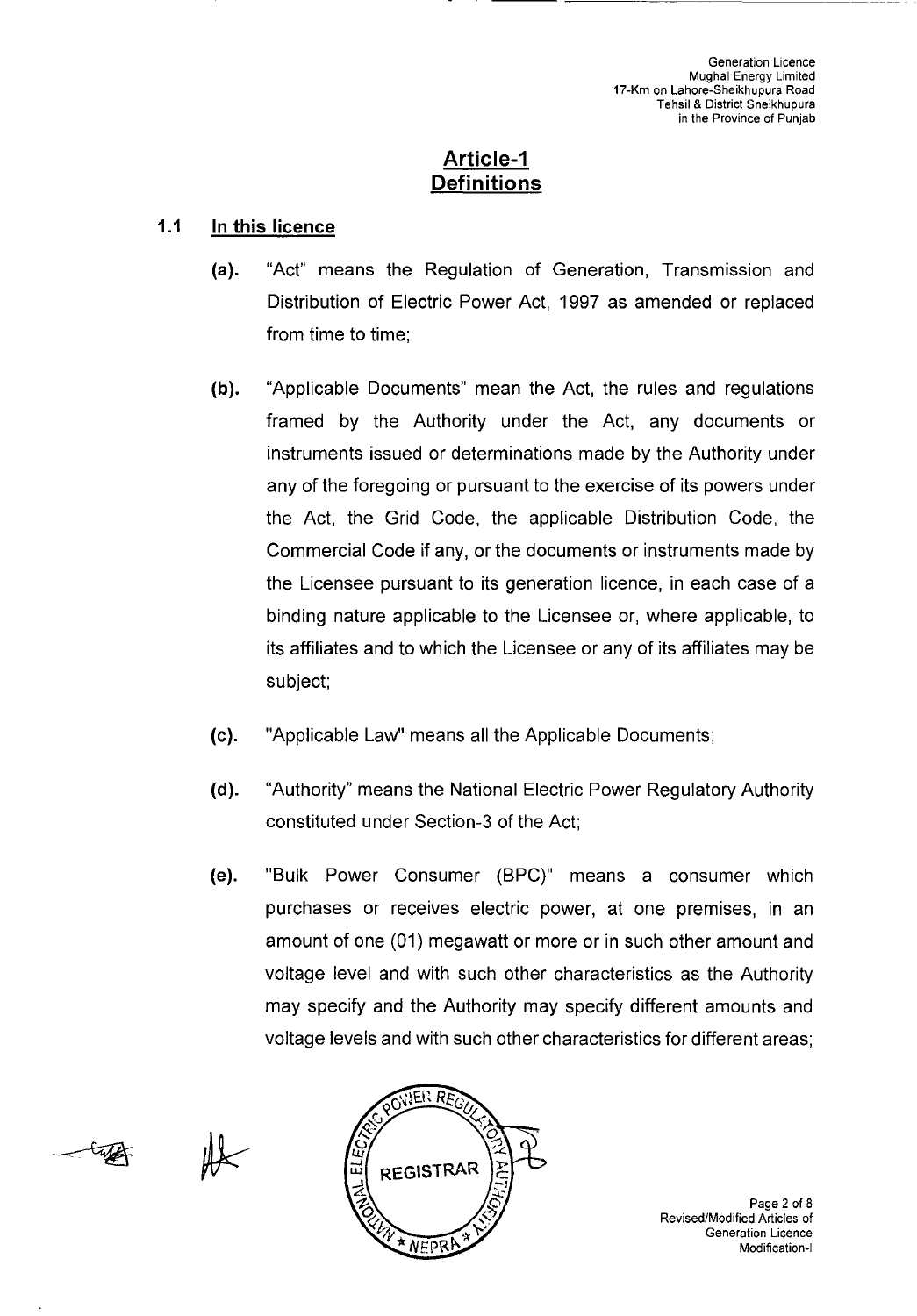- (f). "Bus Bar" means a system of conductors in the generation facility/Thermal Power Plant of the Licensee on which the electric power from all the generators is collected for supplying to the Power Purchaser;
- (g). "Commercial Code" means the commercial code under National Electric Power Regulatory Authority (Market Operator Registration, Standards and Procedure) Rules, 2015 as amended or replaced from time to time;
- (h). "Commercial Operations Date (COD)" means the day immediately following the date on which the generation facility/Thermal Power Plant of the Licensee is Commissioned;
- "Commissioned" means the successful completion of  $(i)$ . commissioning of the generation facility/Thermal Power Plant for continuous operation and despatch to the Power Purchaser;
- U). "Distribution Code" means the distribution code prepared by the concerned XW-DISCO and approved by the Authority, as may be revised from time to time with necessary approval of the Authority;
- (k). "Generation Rules" mean the National Electric Power Regulatory Authority Licensing (Generation) Rules, 2000 as amended or replaced from time to time;
- (I). "Grid Code' means the grid code prepared and revised from time to time by NTDC with necessary approval of the Authority;
- (m). "Licence" means this licence granted to the Licensee for its generation facility/Thermal Power Plant;



Page 3 of B Revised/Modified Articles of Generation Licence Modification-I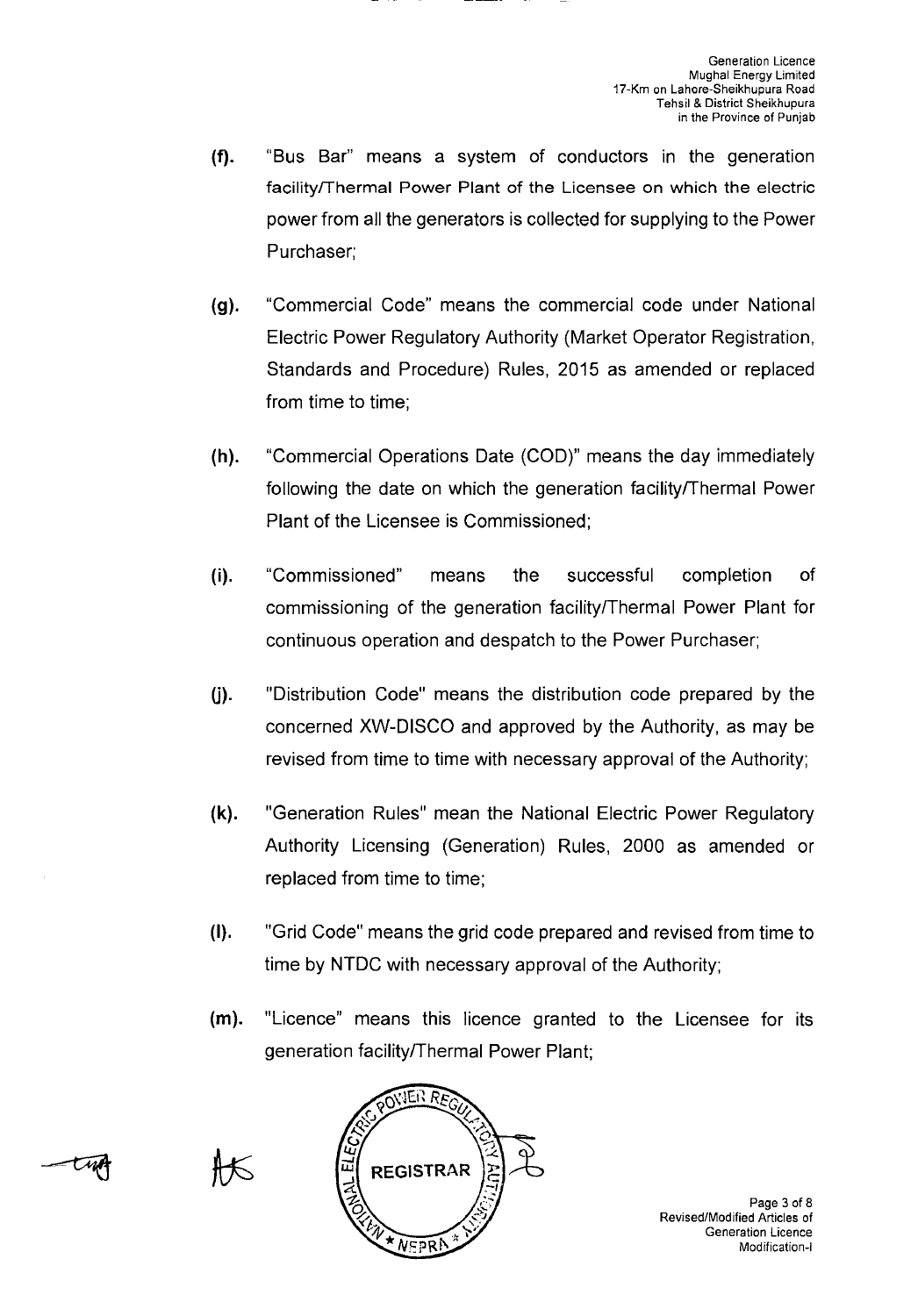- (n). "Licensee" means Muqhal **Enerqv Limited** or its successors or permitted assigns;
- (o). "Licensing Regulations" mean the National Electric Power Regulatory Authority Licensing (Application, Modification, Extension and Cancellation) Procedure Regulations, 2021 as amended or replaced from time to time;
- (p). "Power Purchaser" means the BPC which will be purchasing electric power from the Licensee, pursuant to a PPA for procurement of electric power;
- (q). "Power Purchase Agreement-PPA" means the power purchase agreement, entered or to be entered into by and between the Power Purchaser and the Licensee, for the purchase and sale of electric energy generated by the generation facility/Thermal Power Plant, as may be amended by the parties thereto from time to time;
- (r). "Thermal Power Plant" means a generation facility used for production of electric power using fossil fuel";
- (s). "XW-DlSCO" means an Ex-WAPDA distribution company engaged in the distribution of electric power".

1.2 The words and expressions used but not defined herein bear the meaning given thereto in the Act or Generation Rules and Licensing Regulations issued under the Act.

## **A rti ci e-2 Applicability of Law**

This licence is issued subject to the provisions of the Applicable Law, as amended from time to time.



Page 4 of 8 Revised/Modified Articles of Generation Licence Modification-I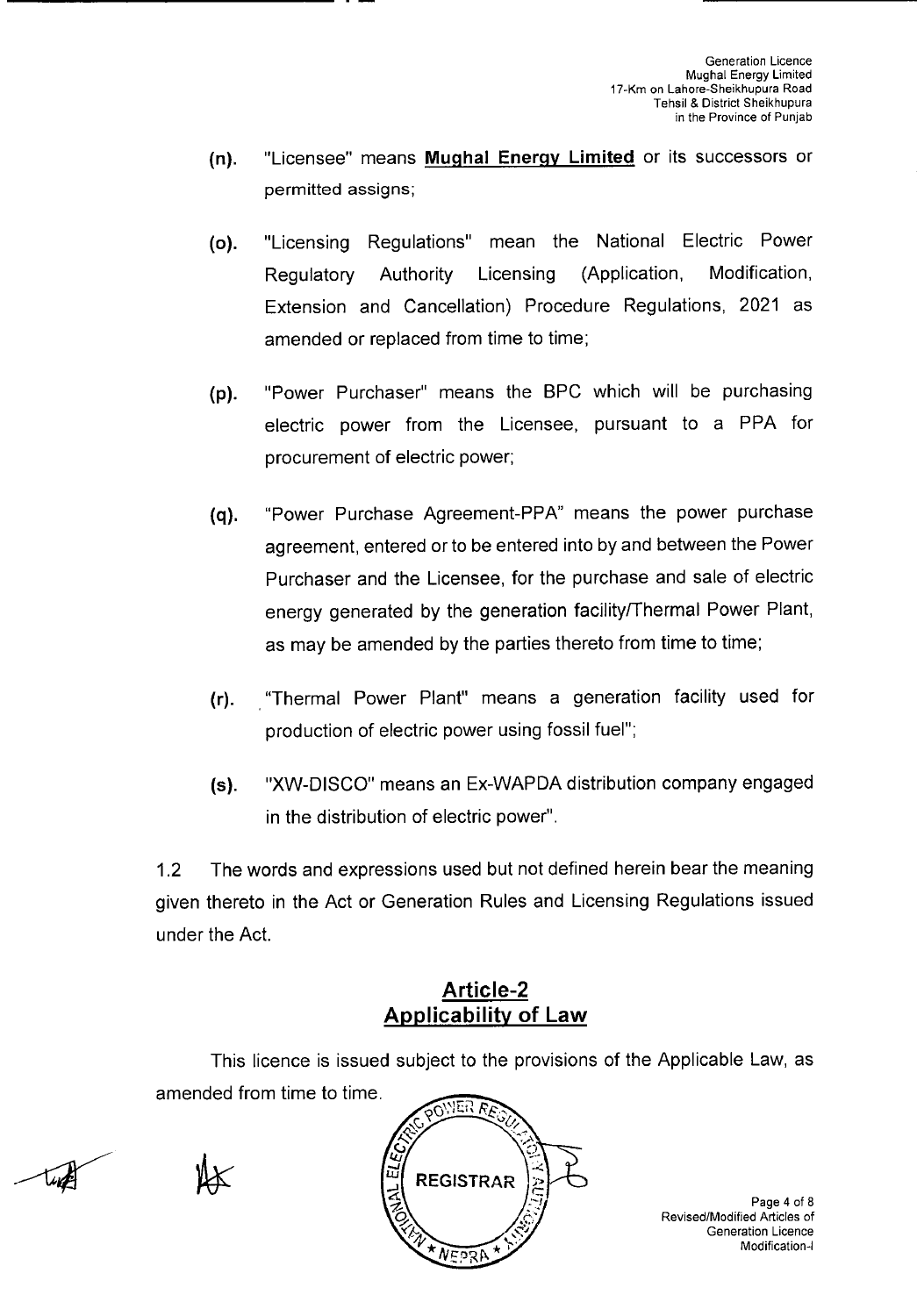#### Article-3 **Generation Facilities**

**3.1** The location, size (capacity in MW), technology, interconnection arrangements, technical limits, technical functional specifications and other details specific to the generation facility/Thermal Power Plant of the Licensee are set out in Schedule-I of this licence.

**3.2** The net capacity of the generation facility/Thermal Power Plant of the Licensee is set out in Schedule-Il of this licence. The Licensee shall provide the final arrangement, technical and financial specifications and other specific details pertaining to its generation facility/Thermal Power Plant before its COD.

## **Article-4 Term of Licence**

**4.1** This Licence is effective from the date of the issuance of the original licence i.e. February 10, 2021 and will have a term of thirty (30) years from the COD of the generation facility/Thermal Power Plant of the Licensee subject to Section 14-B of the Act.

4.2 Unless suspended or revoked earlier or Licence ceases to have effect, the Licensee may apply for renewal of this Licence ninety (90) days prior to the expiry of the above term, as stipulated in the Licensing Regulations.

### **Article-5 Licence fee**

The Licensee shall pay to the Authority the licence fee as stipulated in the National Electric Power Regulatory Authority (Fees) Regulation, 2021 as amended or replaced from time to time.



 $\sqrt{ }$ 



Page 5 of 8 Revised/Modified Articles of Generation Licence Modification-I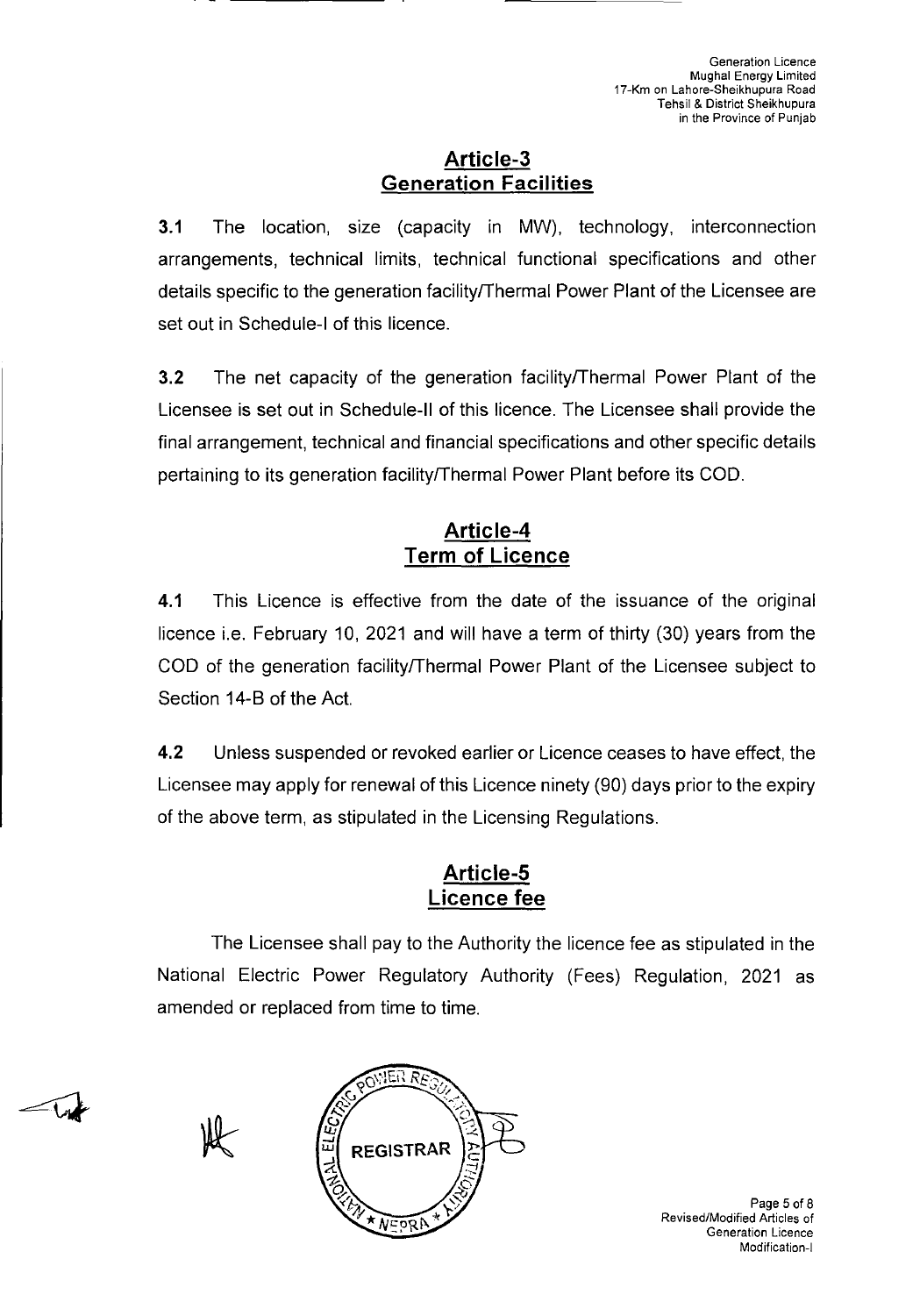### **Article-6 Tariff**

The Licensee is allowed to charge the Power Purchaser/BPC a mutually agreed tariff.

## **Article -7 Competitive Tradinq Arranqement**

7.1 The Licensee shall participate in such manner as may be directed by the Authority from time to time for development of a Competitive Trading Arrangement.

**7.2** The Licensee shall in good faith work towards implementation and operation of the aforesaid Competitive Trading Arrangement in the manner and time period specified by the Authority. Provided that any such participation shall be subject to any contract entered into between the Licensee and another party with the approval of the Authority.

7.3 Any variation or modification in the above-mentioned contracts for allowing the parties thereto to participate wholly or partially in the Competitive Trading Arrangement shall be subject to mutual agreement of the parties thereto and such terms and conditions as may be approved by the Authority.

### **Article-8 Maintenance of Records**

For the purpose of sub-rule(1) of Rule-19 of the Generation Rules, copies of records and data shall be retained in standard and electronic form and all such records and data shall, subject to just claims of confidentiality, be accessible by authorized officers of the Authority.





Page 6 of 8 Revised/Modified Articles of Generation Licence Modification-I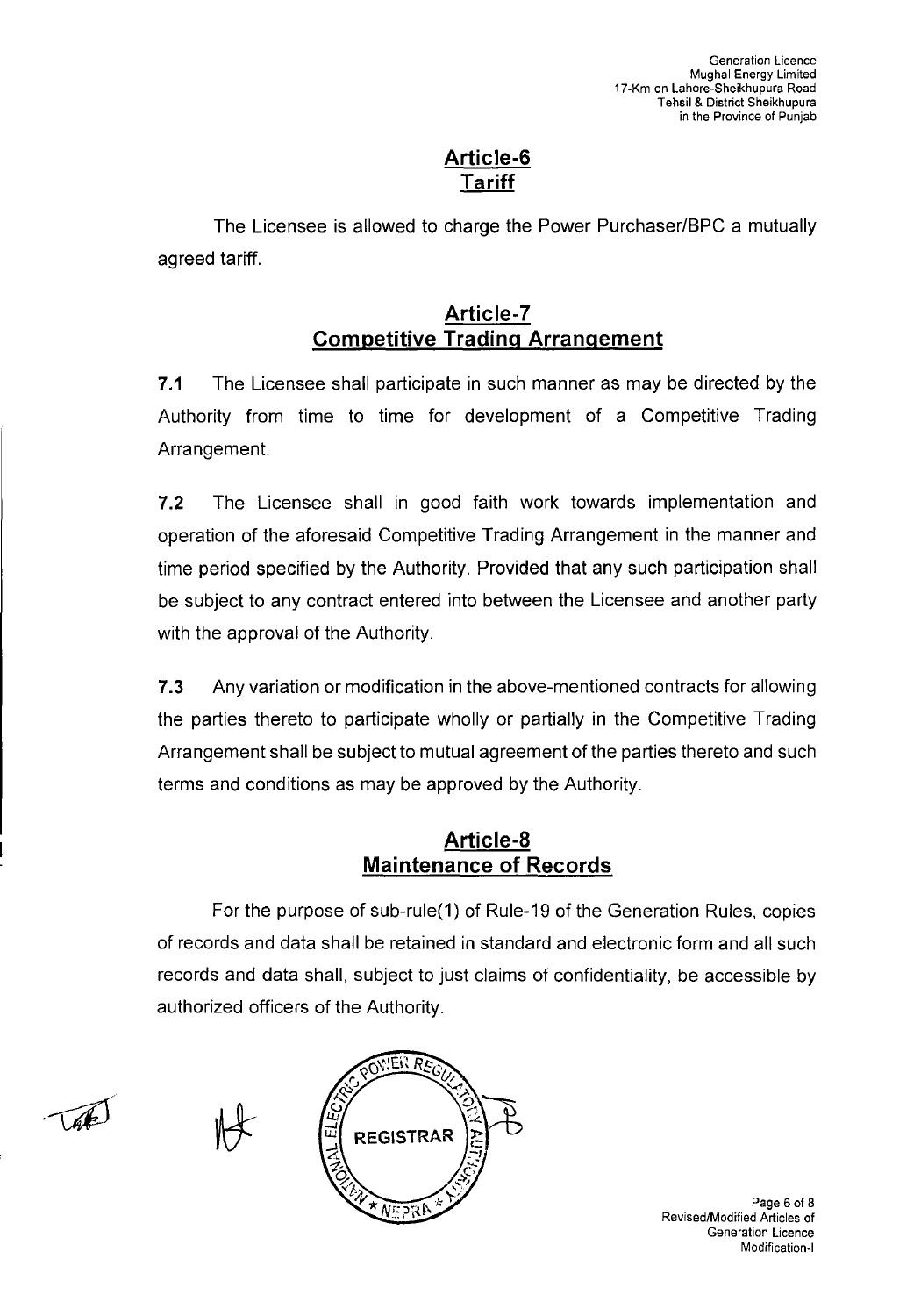#### **Article-9 Compliance with Performance Standards**

The Licensee shall comply with the relevant provisions of the National Electric Power Regulatory Authority Performance Standards (Generation) Rules 2009 as amended or replaced from time to time.

### **Article-I 0 Compliance with Environmental & Safety Standards**

10.1 The generation facility/Thermal Power Plant of the Licensee shall comply with the environmental and safety standards as may be prescribed by the relevant competent authority from time to time.

10.2 The Licensee shall provide a certificate on a bi-annual basis, confirming that the operation of its generation facility/Thermal Power Plant is in conformity with required environmental standards as prescribed by the relevant competent authority.

## **Article-Il Power off take Point and Voltage**

The Licensee shall deliver the electric energy to the Power Purchaser at the outgoing Bus Bar of its generation facility/ Thermal Power Plant. The Licensee shall be responsible for the up-gradation (step up) of generation voltage up to the required dispersal voltage level.

### **Article-I 2 Provision of Information**

In accordance with provisions of Section-44 of the Act, the Licensee shall be obligated to provide the required information in any form as desired by the Authority without any exception.





Page 7 of 8 Revised/Modified Articles of Generation Licence Modification-I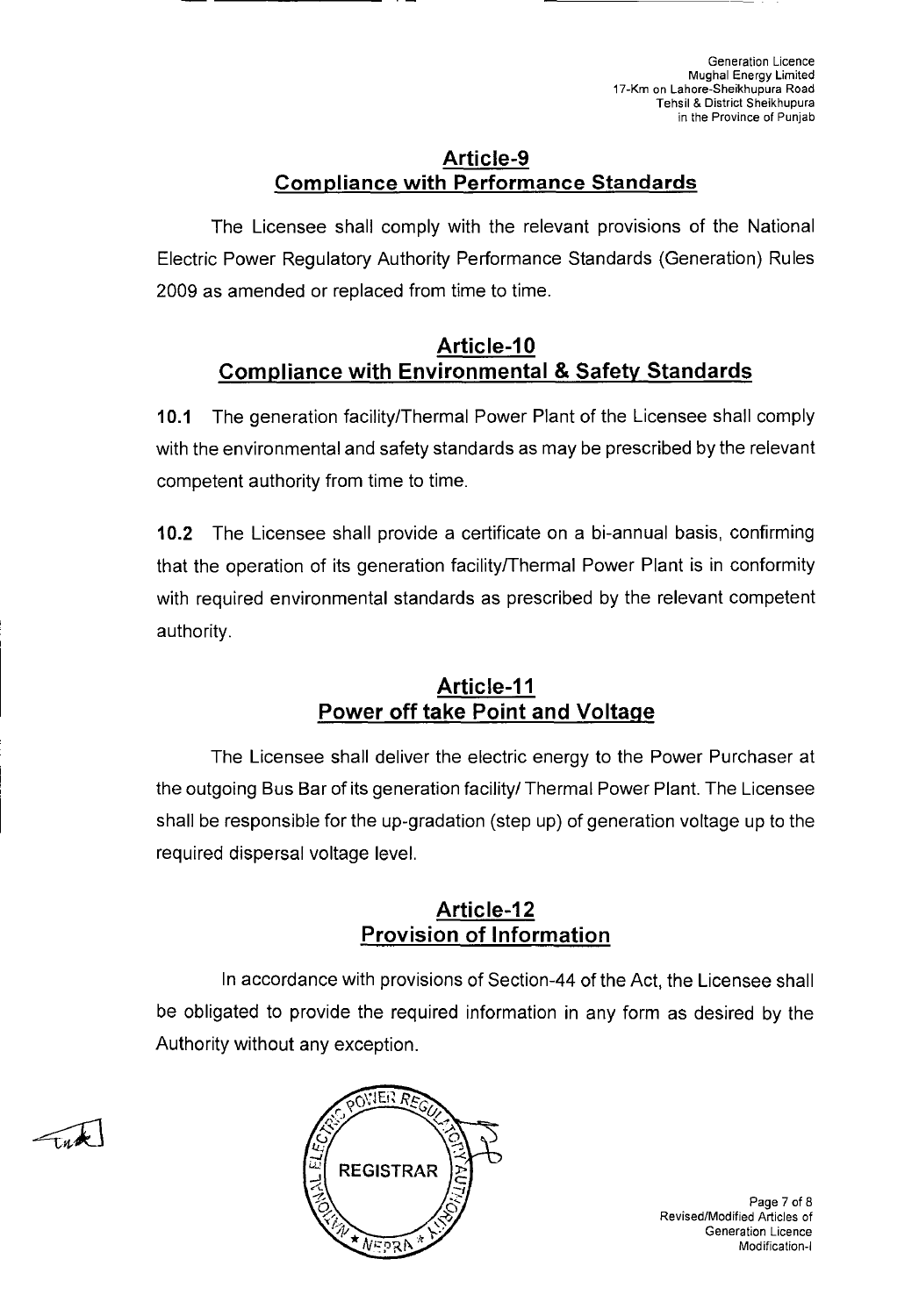#### **Article-I 3 Compliance with Applicable Law**

The Licensee shall comply with the provisions of the Applicable Law, guidelines, directions and prohibitory orders of the Authority as issued from time to time.

#### Article-14 **Corporate Social Responsibility**

The Licensee shall provide the descriptive as well as monetary disclosure of its activities pertaining to corporate social responsibility (CSR) on an annual basis.



Page 8 of 8 Revised/Modified Articles of Generation Licence Modification-I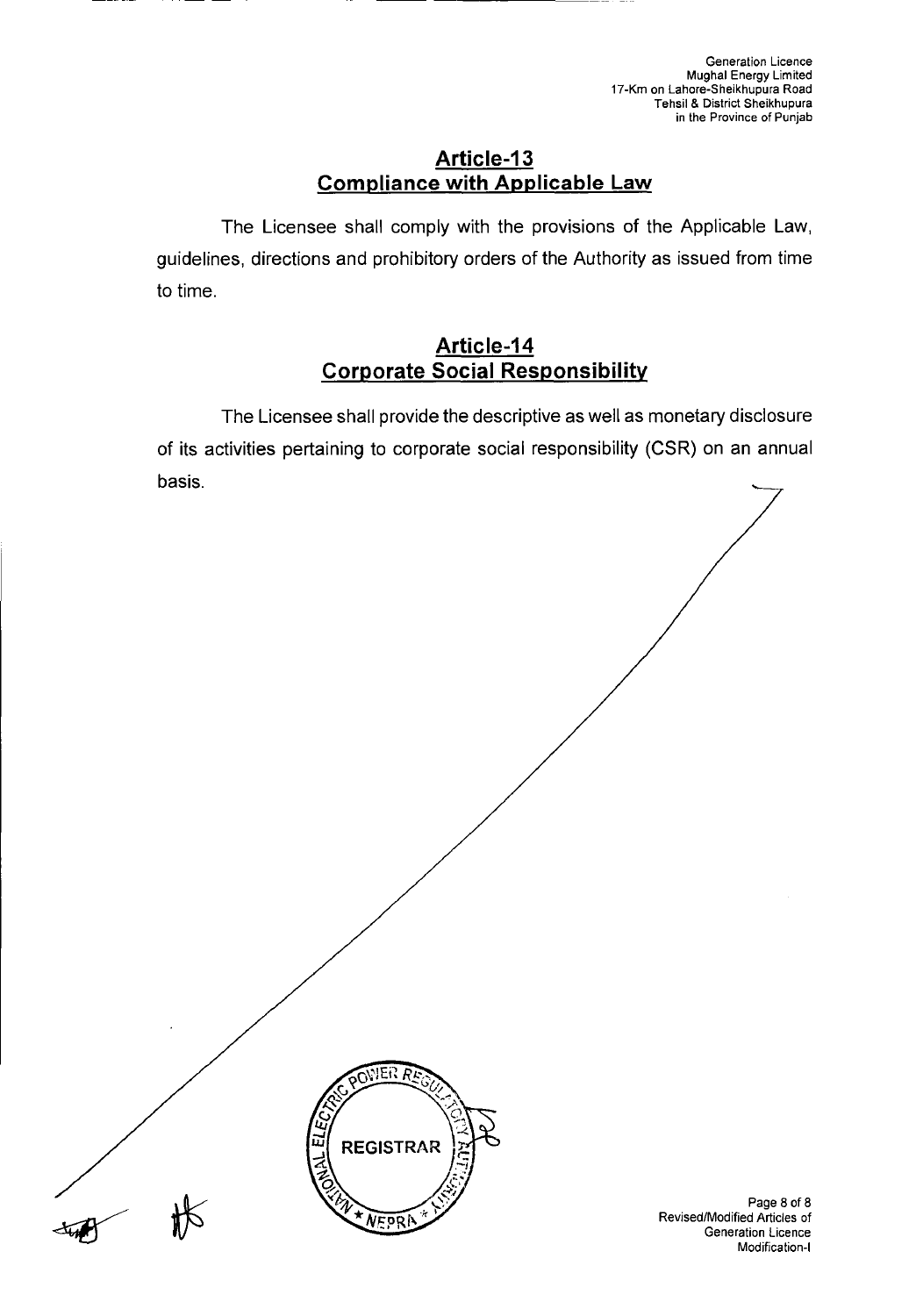Generation Licence Mughal Energy Limited 17-Km on Lahore-Sheikhupura Road Tehsil & District Sheikhupura in the Province of Punjab

# SCHEDULE-I

The Location, Size (i.e. Capacity in MW), Type of Technology, Interconnection Arrangements, Technical Limits, Technical/Functional Specifications and other details specific to the Generation Facilities of the Licensee are described in this Schedule.



Page 1 of 13 of Revised/Modified Schedule-I; Modification-I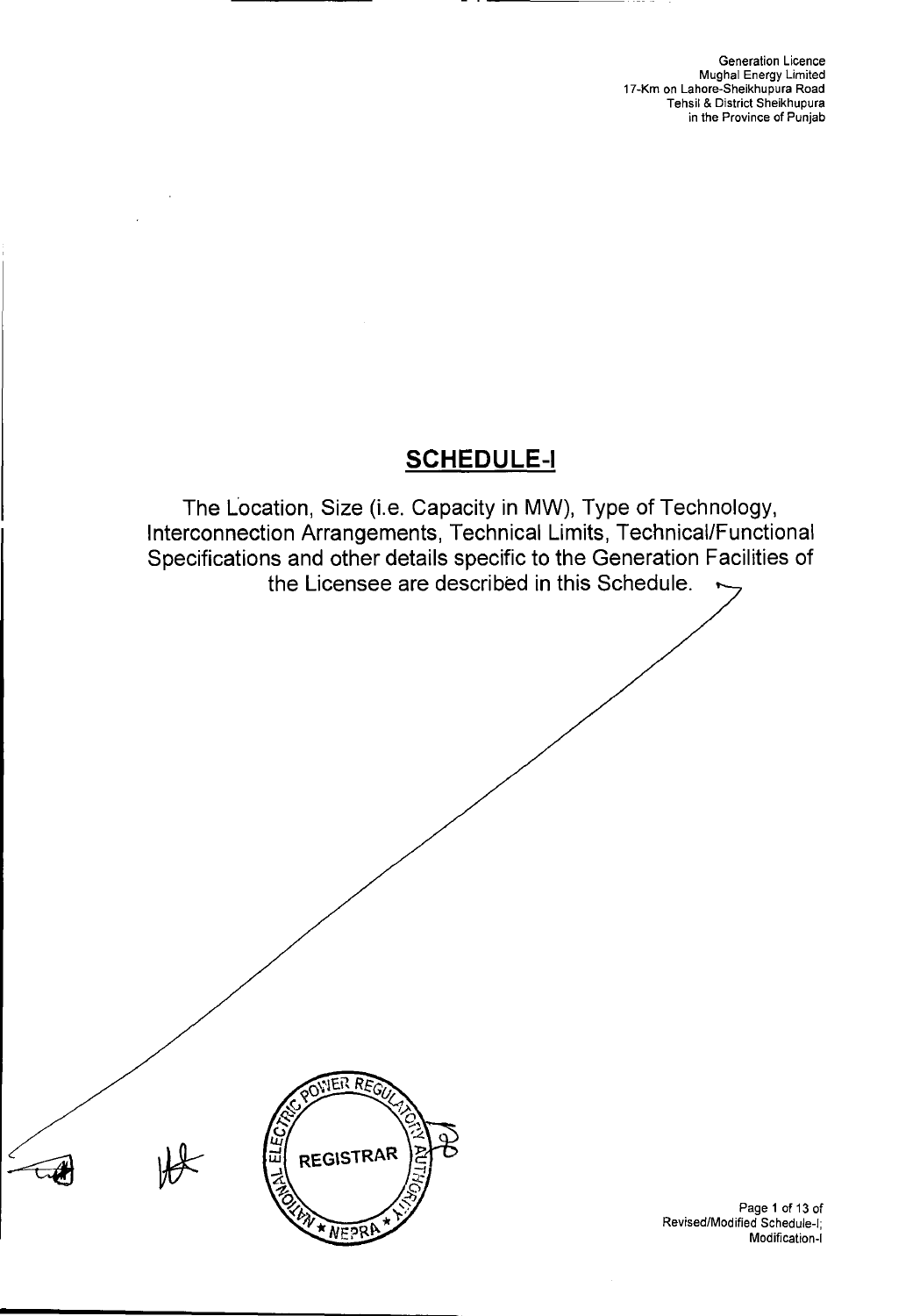**Generation Licence Mughal Energy Limited 17-Km on Lahore-Sheikhupura Road lehsil & District Sheikhupura in the Province of Punjab** 

### **Location of the Generation Facility/Thermal Power Plant of the Licensee on Map of Pakistan**

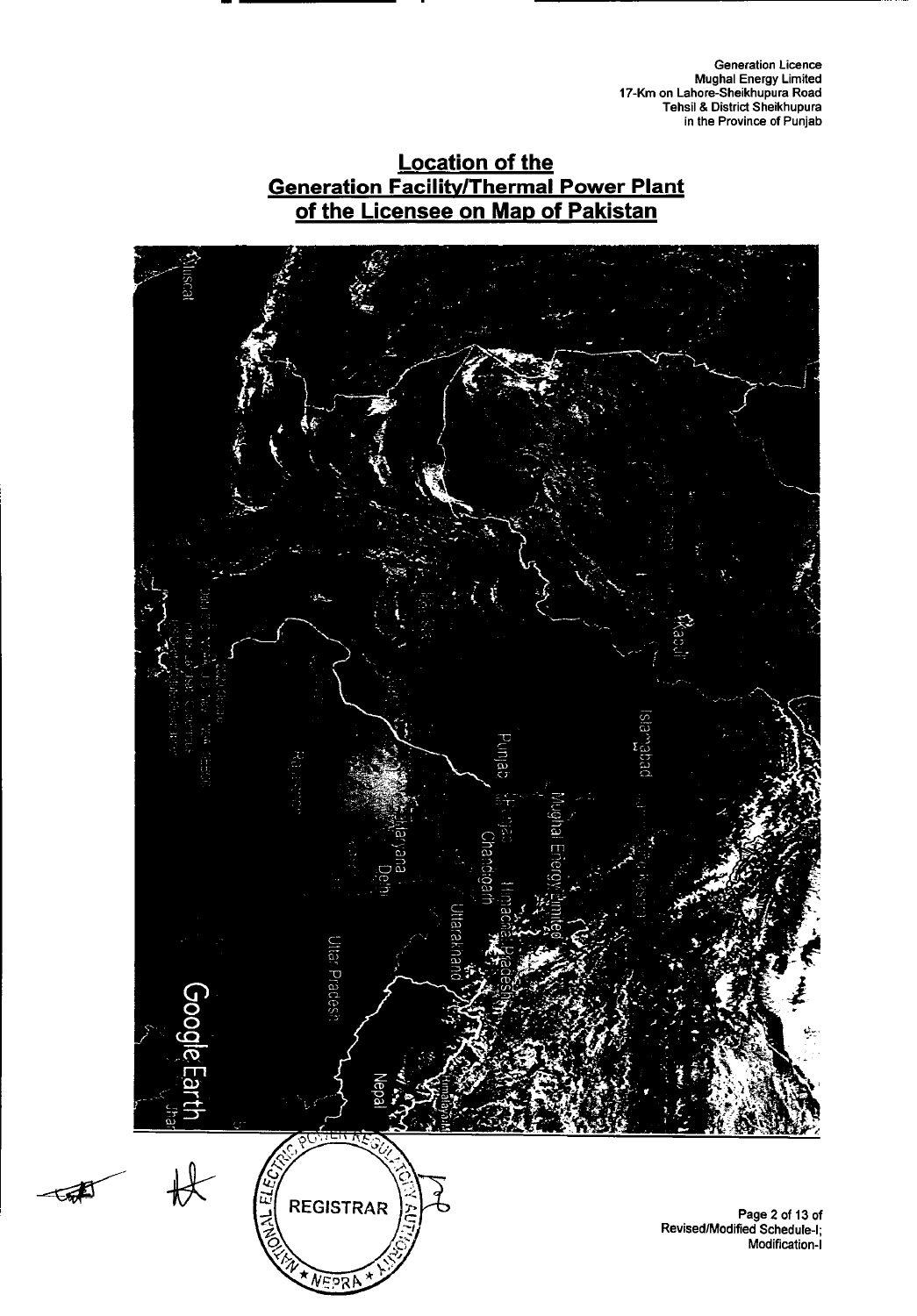**Generation Licence Mughal Energy Limited 17-Km on Lahore-Sheikhupura Road Tehsil & District Sheikhupura in the Province of Punjab** 

#### **Location of the Generation Facility/Thermal Power Plant of the Licensee on Map of Province of Puniab**

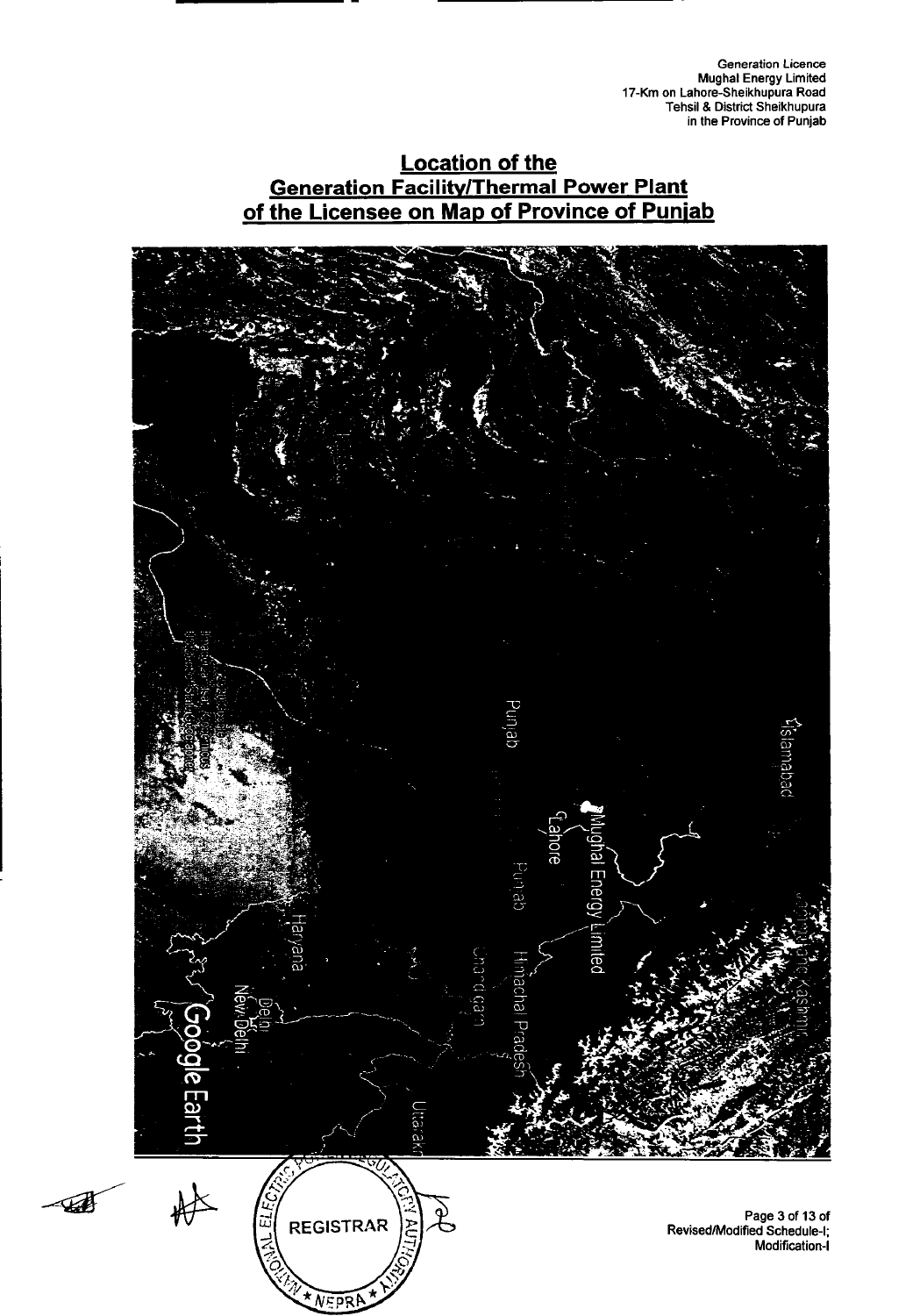**Generation Licence Mughal Energy Limited 17-Km on Lahore-Sheikhupura Road Tehsil & District Sheikhupura in the Province of Punjab** 





Lab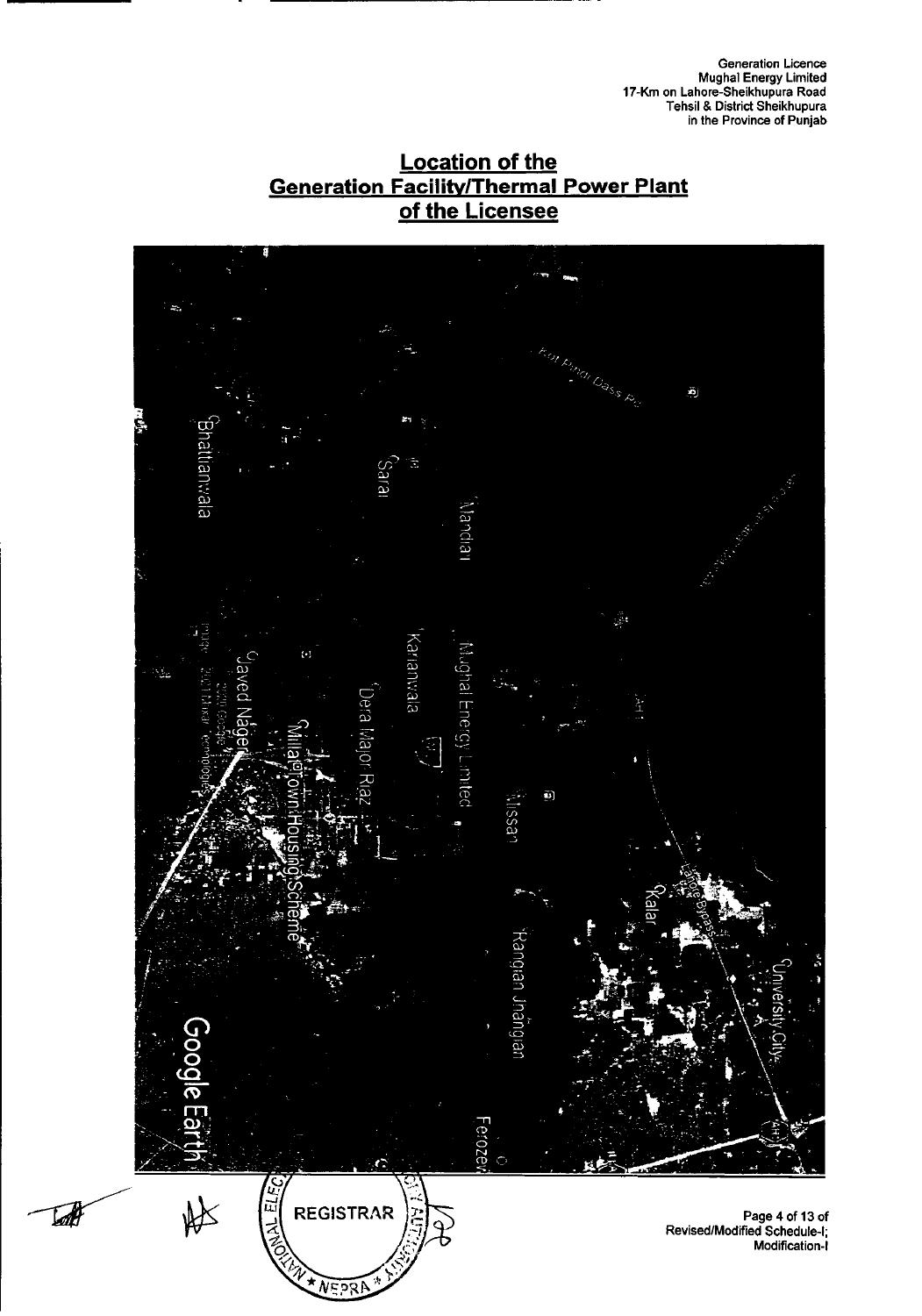e g g e ion Licenc<br>Trifte – Emitte<br>Pois Roa<br>Cof Punja:<br>Cof Punja: <u> 이 등 중</u><br>이 이 등 없는<br>이 이 이 이 이 이 <u>គ្រូ គ</u><br>ក្នុង គ្រូ គ្រូ<br>ក្នុង គ្រូ គ្រូ Lahore<br>#hsil &<br>\_in the o



Page 5 of 13 of<br>Revised/Modified Schedule-I;<br>Modification-I

**RAN**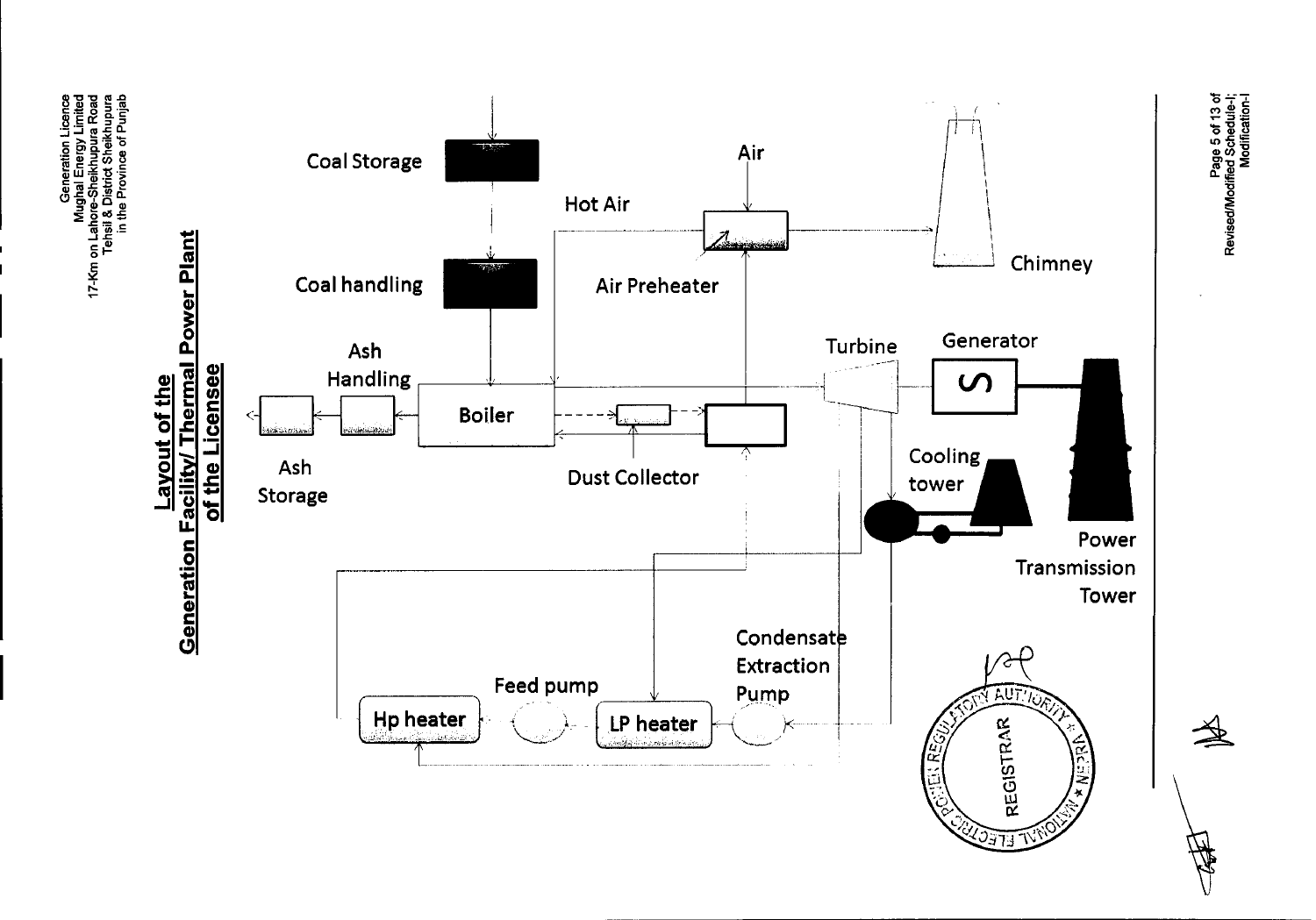e g a g a<br>Fe g a g a<br>Fe g a e tion Lice<br>ergy Lin<br>upura F<br>Sheikhu<br>ce of Pu Genera<br>Mughal En<br>Lahore-Sheiki<br>Pistrict<br>In the Provin E r'.

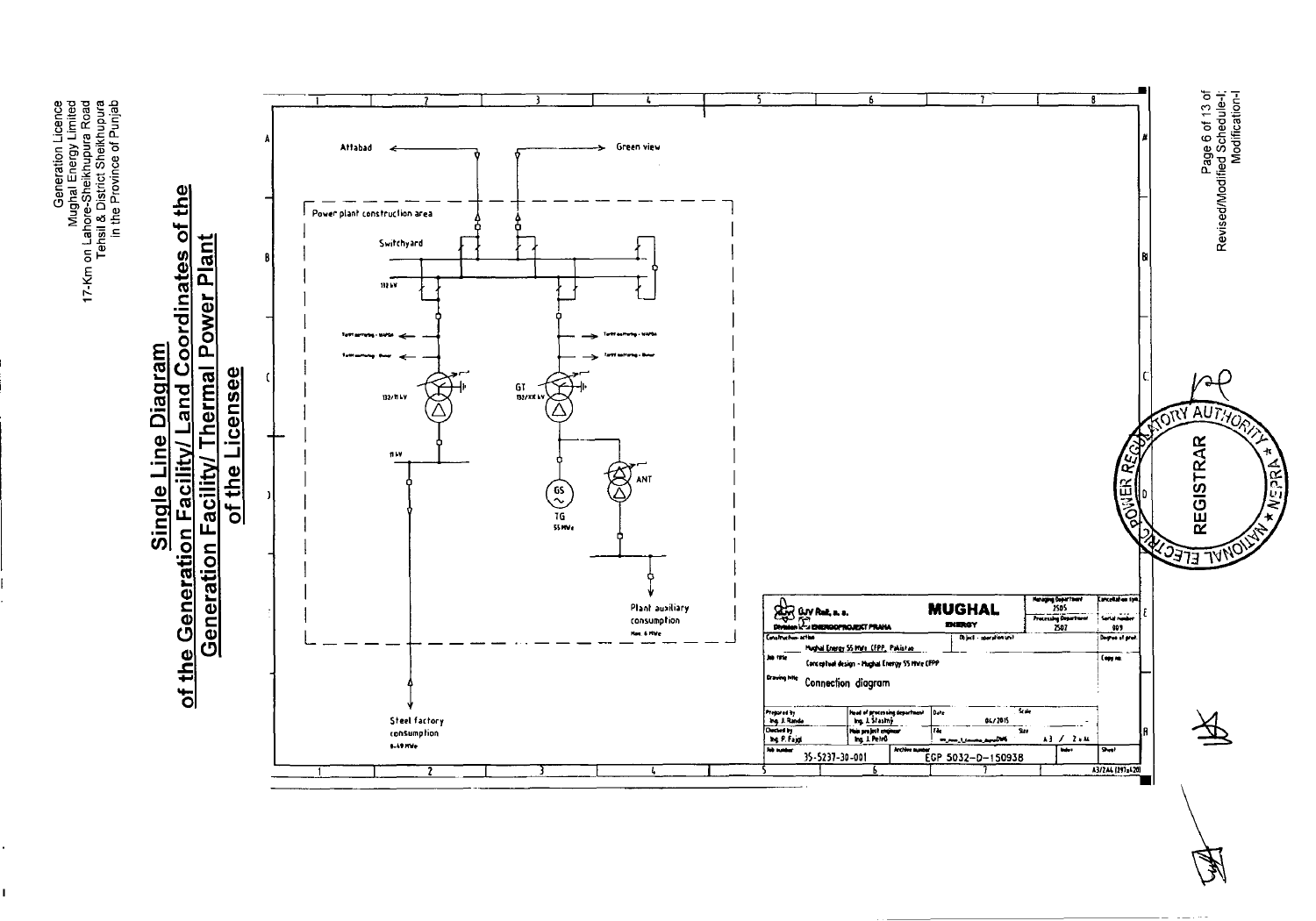#### **Interconnection Arranqement for Dispersal of Power from the Generation Facility! Thermal Power Plant of the Licensee**

The electric power generated from the Generation Facility/ Thermal Power Plant of the Licensee/MEL shall only be delivered/supplied to different Bulk Power Consumers [BPC(s)].

(2). The details pertaining to the BPC(s), supply arrangement and other relating information is provided in the subsequent description of this Schedule. Any change in the said, shall be communicated to the Authority in due course of time.



Page 7 of 13 of Revised/Modified Schedule-I; Modification-I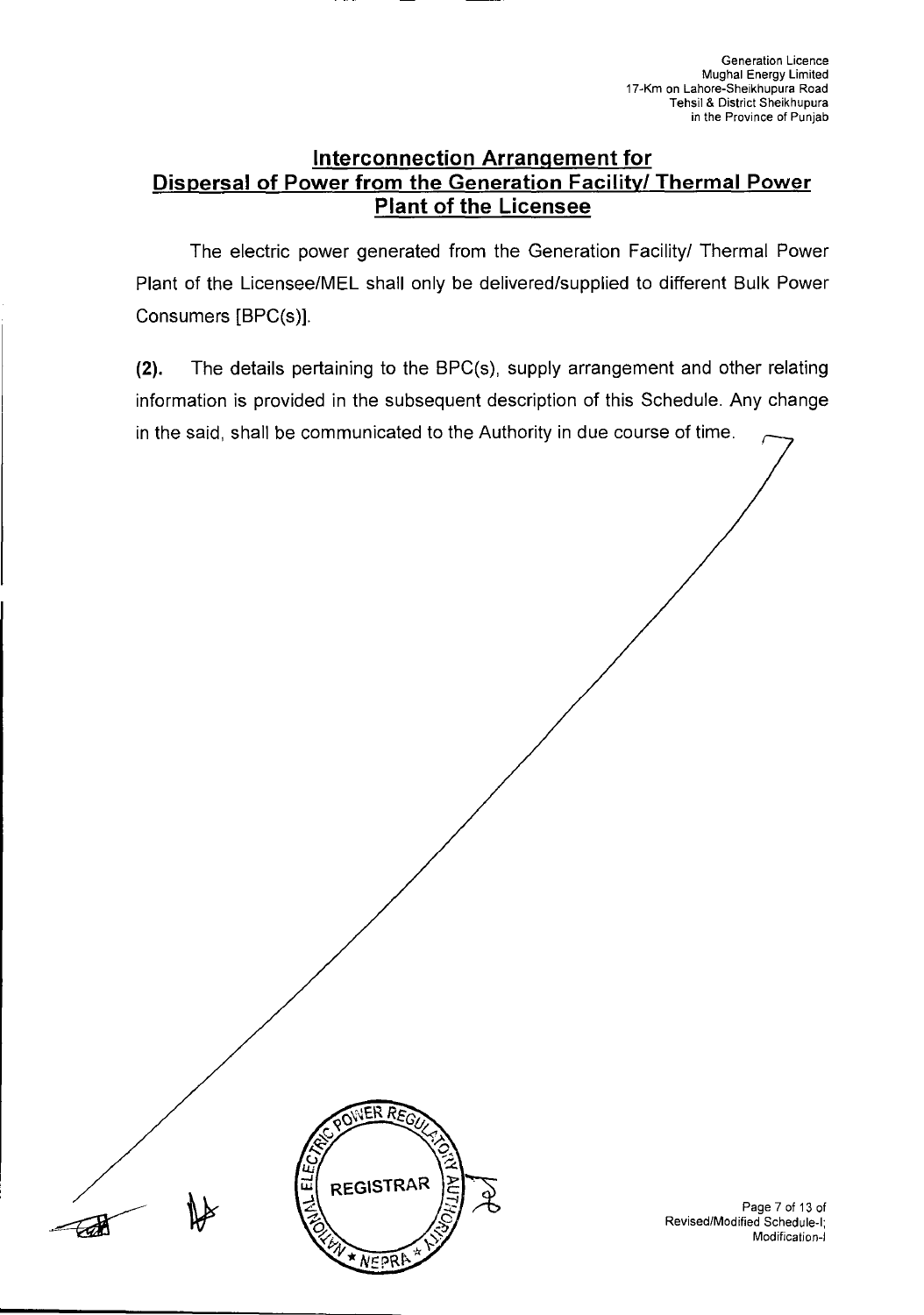## **Detail of Information Pertaininq to the Company/Licensee and Its Generation Facility/Thermal Power Plant!**

## **(A). General Information**

| (i).      | Name of the Company/<br>Licensee                                   | <b>Mughal Energy Limited</b>       |
|-----------|--------------------------------------------------------------------|------------------------------------|
| (ii).     | Registered/Business Office of 31 Shadman -1 Colony,<br>the Company | Lahore,<br>Pakistan                |
| $(iii)$ . | Location of the Generation<br>Facility/Thermal Power Plant         | 17 KM Sheikhupura Road, Lahore     |
| (iv).     | Type of Generation<br><b>Facility/Thermal Power Plant</b>          | <b>Thermal Generation Facility</b> |

## **(B). Plant Confiquration**

| (i).      | Installed Capacity/ Size the<br>Generation Facility/<br><b>Coal Power Plant</b>               | 36.50 MW                                                                                                                               |                                                                                          |
|-----------|-----------------------------------------------------------------------------------------------|----------------------------------------------------------------------------------------------------------------------------------------|------------------------------------------------------------------------------------------|
| (ii).     | Type of Technology of the<br>Generation Facility/<br><b>Coal Power Plant</b>                  | Fluidized<br>Bed<br><b>Boiler</b><br>Circulating<br>(Subcritical Steam Parameters) and<br>Steam Turbine Thermal Generation<br>Facility |                                                                                          |
| $(iii)$ . | Number of<br>Units/Size (MW)                                                                  | $1 \times 31.50$ MW + $1 \times 5.00$ MW                                                                                               |                                                                                          |
| (iv).     | Unit Make/Model & Year of                                                                     | Steam<br>Turbine                                                                                                                       | Siemens/General<br>Electric/TGM Kanis<br>Turbinen<br>GmbH/Alstom/Skoda/<br>or Equivalent |
|           | Manufacture                                                                                   |                                                                                                                                        | Sulzer Switzerland/<br>Foster Wheeler/<br>Andritz AG/or<br>Equivalent                    |
| $(v)$ .   | Expected<br><b>COD</b><br>0f<br>the<br><b>Generation Facility/</b><br><b>Coal Power Plant</b> | July 01, 2024                                                                                                                          |                                                                                          |



Page 8 of 13 of Revised/Modified Schedule-I; Modification-I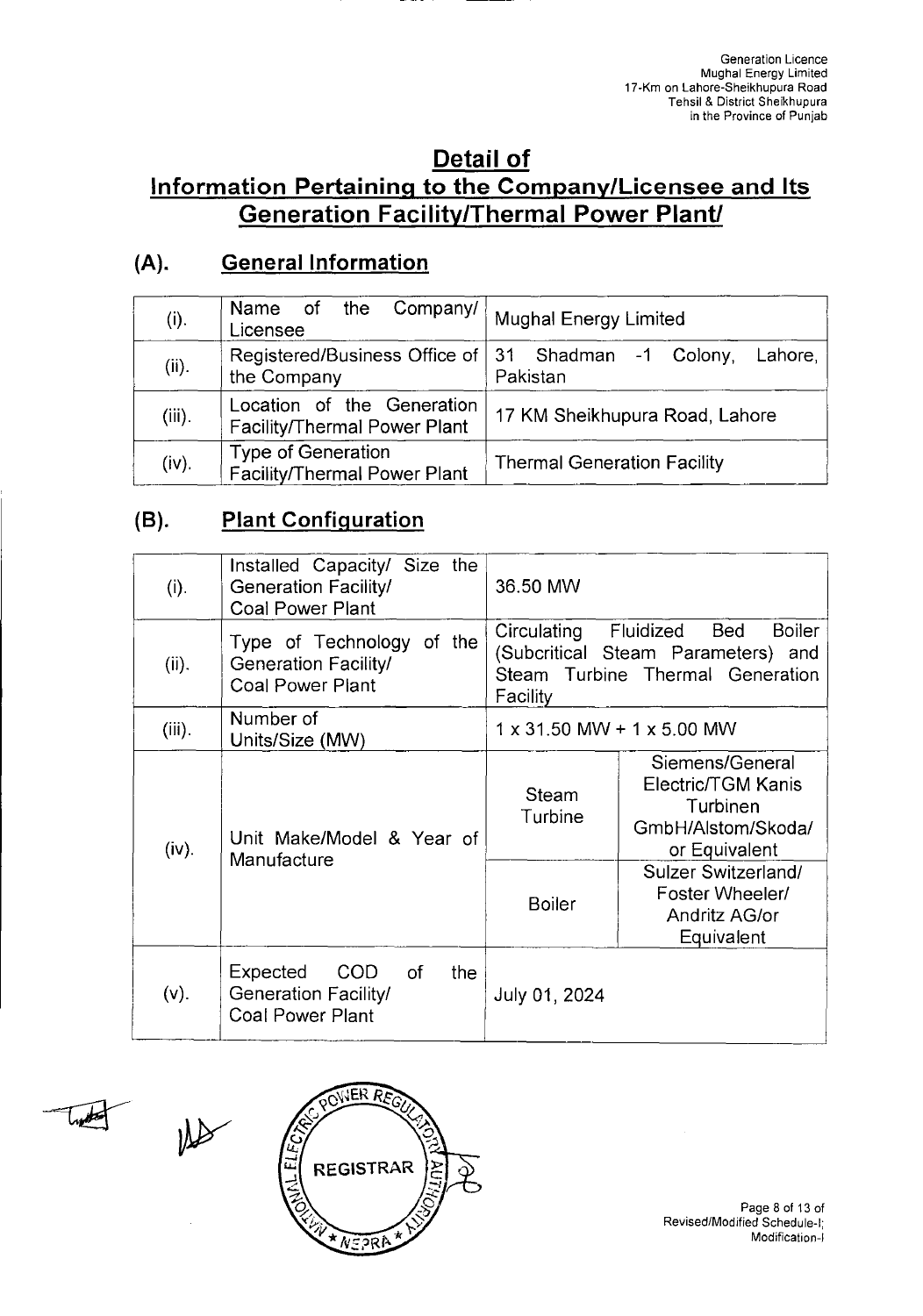| (i).      | <b>Primary Fuel</b>                                                   | Imported Coal or Local Coal of equivalent<br>specification                                                                                                                                                                     |                                                                         |  |
|-----------|-----------------------------------------------------------------------|--------------------------------------------------------------------------------------------------------------------------------------------------------------------------------------------------------------------------------|-------------------------------------------------------------------------|--|
| (ii).     | Start-Up Fuel                                                         | <b>RFO</b>                                                                                                                                                                                                                     |                                                                         |  |
|           |                                                                       | <b>Primary Fuel</b>                                                                                                                                                                                                            | Start-Up Fuel                                                           |  |
| $(iii)$ . | Fuel Source for each<br>of the above<br>(i.e.<br>Imported/Indigenous) | Imported Sub-<br><b>Bituminous Coal from</b><br>the countries<br>surrounding Indian<br>Ocean, i.e. Indonesia,<br>South Africa, Botswana<br>or Australia, etc./Local<br>Coal within the country<br>from any available<br>source | Indigenous/Imported                                                     |  |
|           |                                                                       | <b>Primary Fuel</b>                                                                                                                                                                                                            | Start-Up Fuel                                                           |  |
| (iv).     | Supplier<br>for<br>Fuel<br>each of the above                          | Will be provided later                                                                                                                                                                                                         | Shell<br>Pakistan/Pakistan<br>State Oil/Any other<br><b>OMC Company</b> |  |
|           | Supply Arrangement                                                    | <b>Primary Fuel</b>                                                                                                                                                                                                            | Start-Up Fuel                                                           |  |
| (v).      | for each of the above<br>Fuels                                        | Trucks/ Conveyors/<br><b>Stacker</b>                                                                                                                                                                                           | Through Oil Tankers                                                     |  |
|           | of<br><b>No</b><br>Storage                                            | <b>Primary Fuel</b>                                                                                                                                                                                                            | Start-Up Fuel                                                           |  |
| $(vi)$ .  | Bunkers/Tanks/<br>Open Yard                                           | Primary coal yard<br>Secondary coal yard                                                                                                                                                                                       | 1                                                                       |  |
|           | Storage Capacity of                                                   | <b>Primary Fuel</b>                                                                                                                                                                                                            | Start-Up Fuel                                                           |  |
| $(vii)$ . | Sheds/Open<br>yard/<br>Tanks Etc.                                     | 2 x 9000 Ton                                                                                                                                                                                                                   | 500 Tons                                                                |  |
| $(ix)$ .  | <b>Gross Storage</b>                                                  | <b>Primary Fuel</b>                                                                                                                                                                                                            | Start-Up Fuel                                                           |  |
|           |                                                                       | 18000 Ton                                                                                                                                                                                                                      | 500 Tons                                                                |  |

# **(C). Fuel/Raw Material Details**

**Vytt** 

 $M_{\star}$ 



Page 9 of 13 of Revised/Modified Schedule-I; Modification-I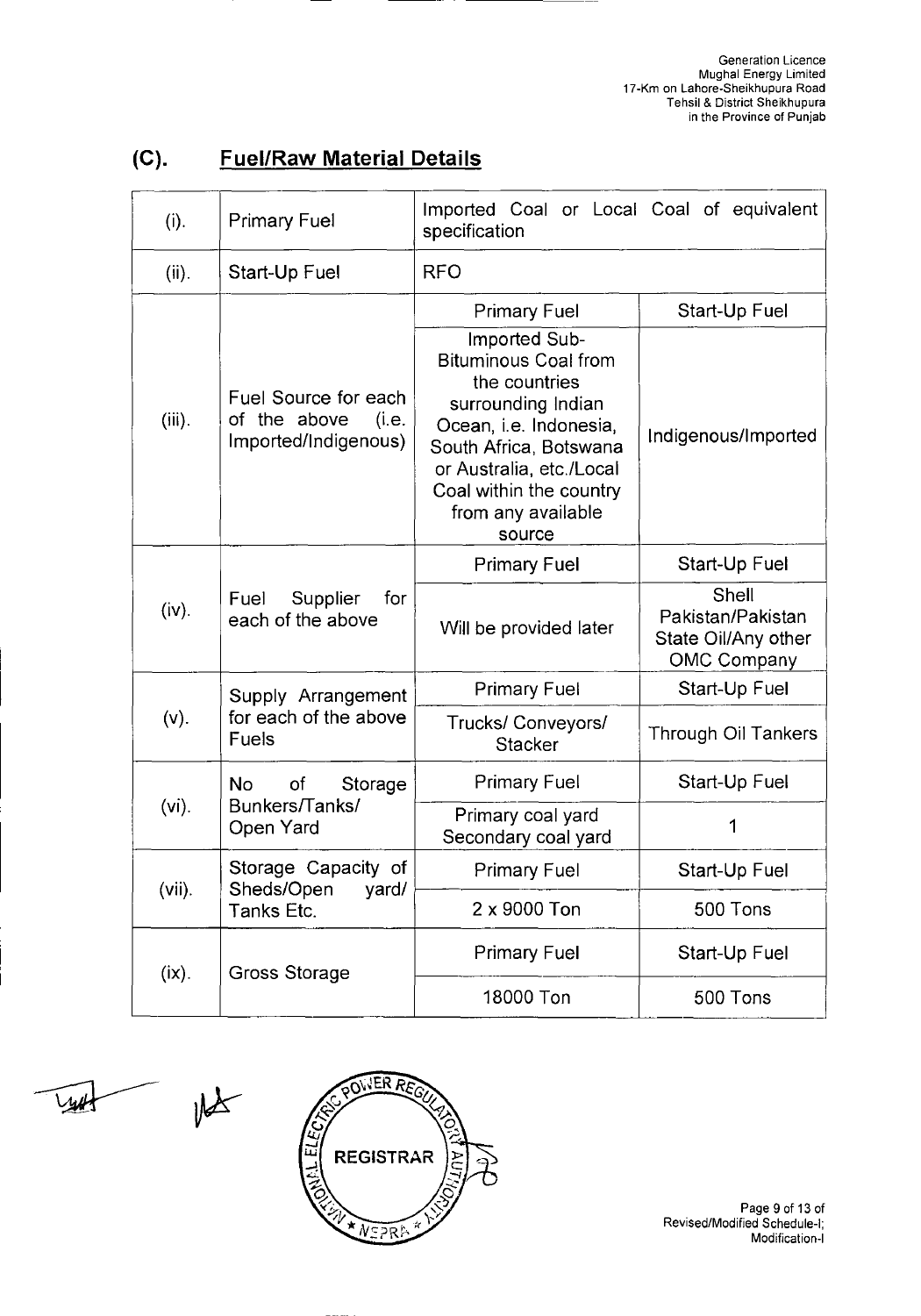## **(D). Emission Values**

|                |                             | <b>Primary Fuel</b>     | Start-Up Fuel                       |
|----------------|-----------------------------|-------------------------|-------------------------------------|
| (i).           | $SOx$ (mg/Nm <sup>3</sup> ) | 1700 mg/Nm <sup>3</sup> | As Per National<br>Standards (NEQs) |
| (ii).          | $NOx$ (mg/ $Nm^3$ )         | 1200 mg/Nm <sup>3</sup> | -do-                                |
| $(iii)$ .      | CO2(%)                      | 1000 mg/Nm <sup>3</sup> | $-do-$                              |
| (iv)           | $CO$ (mg/Nm <sup>3</sup> )  | 800 mg/Nm <sup>3</sup>  | -do-                                |
| $(\mathsf{v})$ | $PM_{10}$                   | 500 mg/ $Nm^3$          | $-do-$                              |

# **(E). Coolinq System**

|      | Cooling      | Water                           | Wells at the site will be used as a source of the |
|------|--------------|---------------------------------|---------------------------------------------------|
| (i). | Source/Cycle |                                 | raw water for the generation facility/Thermal     |
|      |              | <b>Power Plant/Closed Cycle</b> |                                                   |

## **(F). Plant Characteristics**

| (i).      | <b>Generation Voltage</b>                                                           | <b>11 Kv</b>                  |
|-----------|-------------------------------------------------------------------------------------|-------------------------------|
| (ii).     | Frequency                                                                           | 50 Hz                         |
| $(iii)$ . | Power Factor                                                                        | 0.85                          |
| (iv).     | Automatic<br>Control<br>Generation<br>(AGC) (MW control is<br>the general practice) | <b>No</b>                     |
| $(v)$ .   | Rate<br>Ramping<br>(MW/min)                                                         | Will be provided later        |
| $(vi)$ .  | required<br>Time<br>to<br>Synchronize to Grid<br>(Hrs.)                             | <b>Will be provided later</b> |

Tap





Page 10 of 13 of Revised/Modified Schedule-I; Modification-I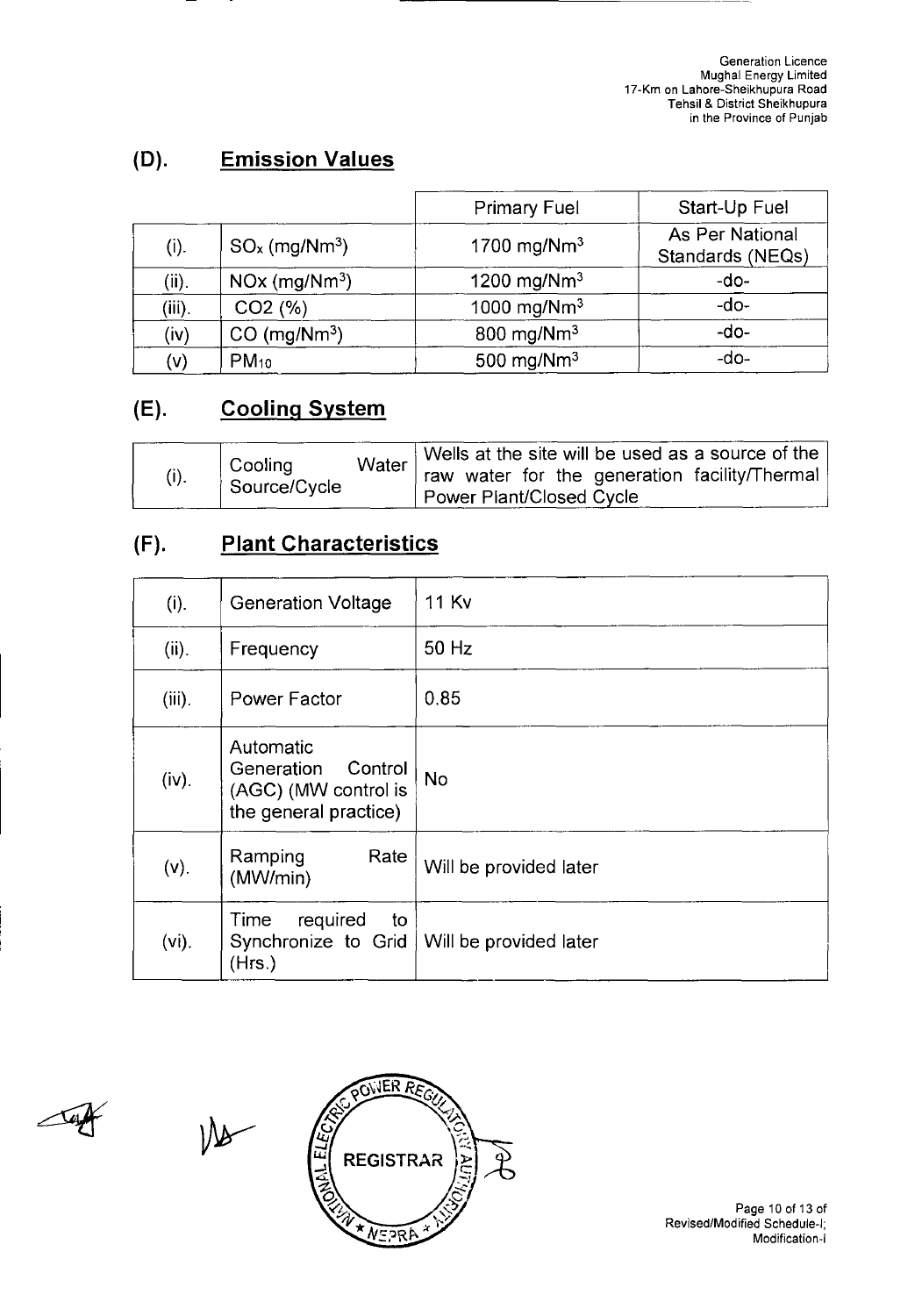| Information                                     |  |  |  |  |
|-------------------------------------------------|--|--|--|--|
| Regarding Consumer(s)/ BPC(s) to be Supplied by |  |  |  |  |
| the Licensee i.e. MEL                           |  |  |  |  |

|                  |                                        |                                                                                                                                                                                                                   | <b>BPC-I</b>                                                                                               | <b>BPC-II</b>                                                                         | <b>BPC-III</b>                                                                              |
|------------------|----------------------------------------|-------------------------------------------------------------------------------------------------------------------------------------------------------------------------------------------------------------------|------------------------------------------------------------------------------------------------------------|---------------------------------------------------------------------------------------|---------------------------------------------------------------------------------------------|
| (i).             | Location<br>Power                      | of<br>Consumers/Bulk<br>Consumer(s)/BPC(S)                                                                                                                                                                        | Mughal Iron<br>and Steel<br><b>Industries</b><br>Limited-<br>MI&SIL                                        | <b>Mughal Steel</b><br><b>Metallurgies</b><br>Corporation<br>Limited-<br><b>MSMCL</b> | <b>Indus Steel</b><br><b>Mills</b><br>Corporation<br>(Pvt.) Limited-<br><b>ISMCPL</b>       |
| (ii).            | (distance                              | Location of consumers<br>and/or<br>identity of premises)                                                                                                                                                          |                                                                                                            |                                                                                       | 17-Km on Lahore-Sheikhupura Road Tehsil &<br>District Sheikhupura in the Province of Punjab |
|                  |                                        |                                                                                                                                                                                                                   | <b>BPC-I</b>                                                                                               | <b>BPC-II</b>                                                                         | <b>BPC-III</b>                                                                              |
| $(iii)$ .        |                                        | <b>Contracted Capacity</b>                                                                                                                                                                                        | 22.50 MW                                                                                                   | 04.50 MW                                                                              | 04.50 MW                                                                                    |
|                  |                                        | Specify Whether:                                                                                                                                                                                                  |                                                                                                            |                                                                                       |                                                                                             |
| (iv).            | (a).                                   | The consumer<br>is<br>an<br>Associate<br>undertaking of<br>BPC(S)<br>MEL<br>the<br>and<br>the Licensee -<br>companies of the Mughal Steel Limited.<br>If yes, specify<br>percentage<br>ownership<br>of<br>equity; |                                                                                                            | associated<br>are                                                                     |                                                                                             |
|                  | $(b)$ .                                | There<br>are<br>common<br>directorships:                                                                                                                                                                          | Currently, there are some common directors<br>of MEL and BPC(S).                                           |                                                                                       |                                                                                             |
|                  | (c).                                   | Either<br>can<br>exercise<br>influence<br>or<br>control<br>over<br>the other.                                                                                                                                     | Yes                                                                                                        |                                                                                       |                                                                                             |
|                  | Specify<br>contractual<br>Relationship | of<br>nature                                                                                                                                                                                                      |                                                                                                            |                                                                                       |                                                                                             |
| $(v)$ .          | $(a)$ .                                | the<br><b>Between</b><br>consumer and<br>the Licensee                                                                                                                                                             | MEL will construct, own and operate the<br>generation facility and provide electric power<br>to $BPC(S)$ . |                                                                                       |                                                                                             |
|                  |                                        |                                                                                                                                                                                                                   | <b>BPC-I</b>                                                                                               | <b>BPC-II</b>                                                                         | <b>BPC-III</b>                                                                              |
|                  | (b).                                   | Consumer<br>and DISCO                                                                                                                                                                                             | $B-4$<br>Consumer                                                                                          | $B-3$<br>Consumer                                                                     | $B-3$<br>Consumer                                                                           |
|                  |                                        | POWER REGILA                                                                                                                                                                                                      |                                                                                                            |                                                                                       |                                                                                             |
| <b>REGISTRAR</b> |                                        |                                                                                                                                                                                                                   |                                                                                                            | Page 11 of 13 of<br>Revised/Modified Schedule-I;                                      |                                                                                             |

 $\overline{u}$ 

E

**AXAMERAT** 

Revised/Modified Schedule-I; Modification-I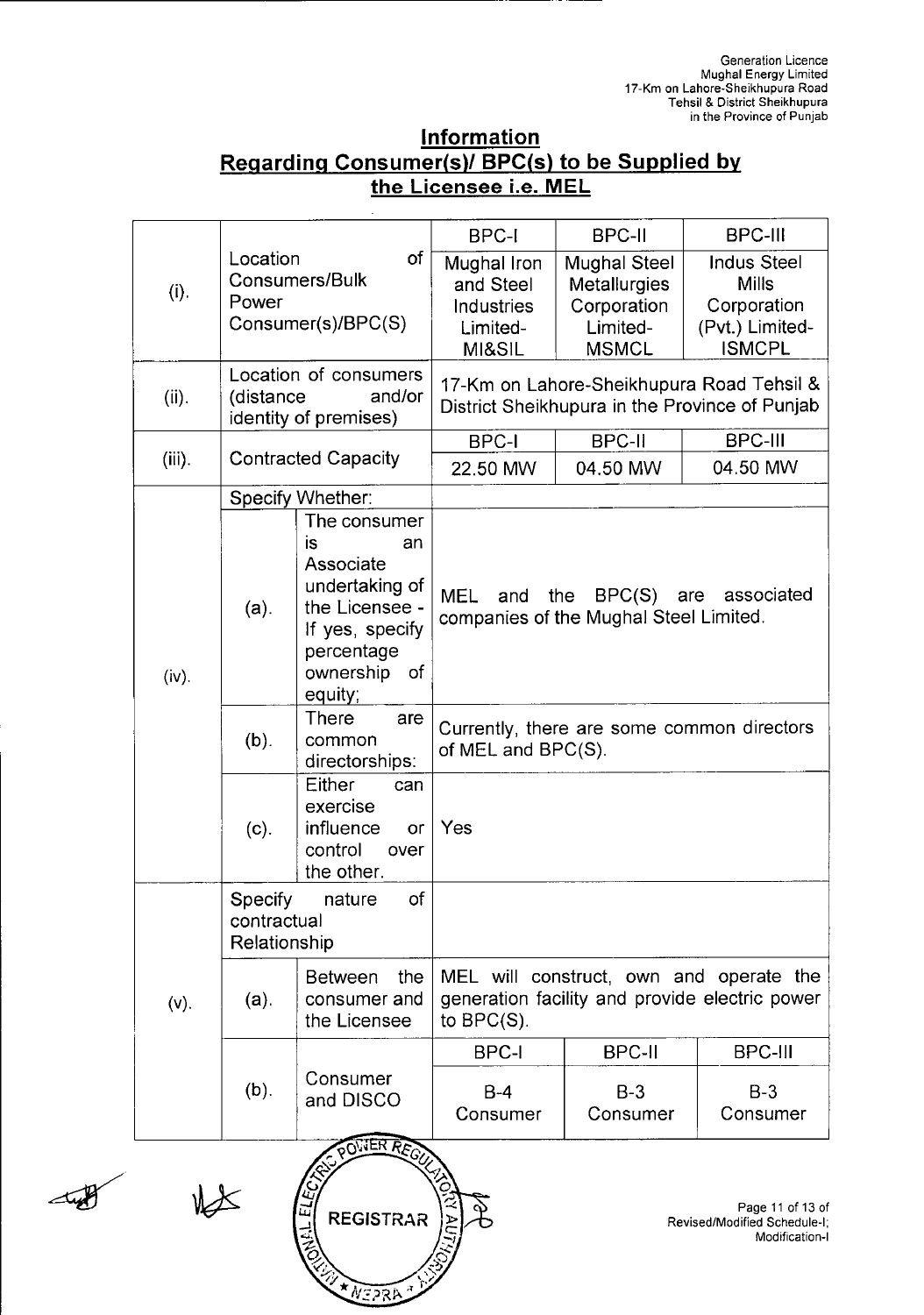| Information                                         |  |  |  |  |
|-----------------------------------------------------|--|--|--|--|
| <b>Regarding Distribution Network for Supply of</b> |  |  |  |  |
| <b>Electric Power to BPC(S)</b>                     |  |  |  |  |

| Sr. No.   |                                                                                                                                                                                                                             | Description                                                                                         | <b>BPC-I</b>             | BPC-II                                                                                                                                                                                                                   | <b>BPC-III</b>                                                                                                                  |
|-----------|-----------------------------------------------------------------------------------------------------------------------------------------------------------------------------------------------------------------------------|-----------------------------------------------------------------------------------------------------|--------------------------|--------------------------------------------------------------------------------------------------------------------------------------------------------------------------------------------------------------------------|---------------------------------------------------------------------------------------------------------------------------------|
| (i).      |                                                                                                                                                                                                                             | No. of Feeders                                                                                      | Three $(03)$             | One (01)                                                                                                                                                                                                                 | One (01)                                                                                                                        |
| (ii).     | (Meter)                                                                                                                                                                                                                     | Length of Each Feeder                                                                               | 100-150 m                | 100-150 m                                                                                                                                                                                                                | 100-150 m                                                                                                                       |
| $(iii)$ . |                                                                                                                                                                                                                             | Length of Each Feeder<br>to each unit of the<br>Licensee and its each<br><b>Bulk Power Consumer</b> |                          |                                                                                                                                                                                                                          |                                                                                                                                 |
| (iv).     | In respect of all the<br>Feeders, describe the<br>property (streets, farms,<br>Agri land, etc.) through,<br>under or over which<br>they pass right up to the<br>premises of customer,<br>whether<br>they<br>cross-<br>over. |                                                                                                     | public property of road. |                                                                                                                                                                                                                          | The 11 kV feeders supplying power to the<br>BPC(S) are mainly located on private<br>property however, all the feeders crosses a |
|           | <b>Whether</b>                                                                                                                                                                                                              | owned<br>by<br>Licensee, Consumer or<br>DISCO-(deal with each<br>Feeder Separately)                 |                          |                                                                                                                                                                                                                          |                                                                                                                                 |
| $(v)$ .   | (a).                                                                                                                                                                                                                        | If owned by<br>DISCO,<br>particulars of<br>contractual<br>arrangement                               | LESCO)                   | The Feeders/Underground cables will be<br>constructed by the Licensee or BPC(S) and<br>will be handed over to DISCO either through<br>sale or lease as decided mutually by the<br>parties (i.e. Licensee/MEL, BPC(S) and |                                                                                                                                 |
|           | (b).                                                                                                                                                                                                                        | Operation and<br>maintenance<br>responsibility for<br>each feeder                                   | decided/agreed           | by<br>the<br>Licensee/MEL, BPC(S) and LESCO)                                                                                                                                                                             | Mutually agreed terms and conditions to be<br>parties<br>(i.e.                                                                  |

![](_page_26_Picture_3.jpeg)

اطلماح

 $\mathbb{R}$ 

Page 12 of 13 of Revised/Modified Schedule-I; Modification-I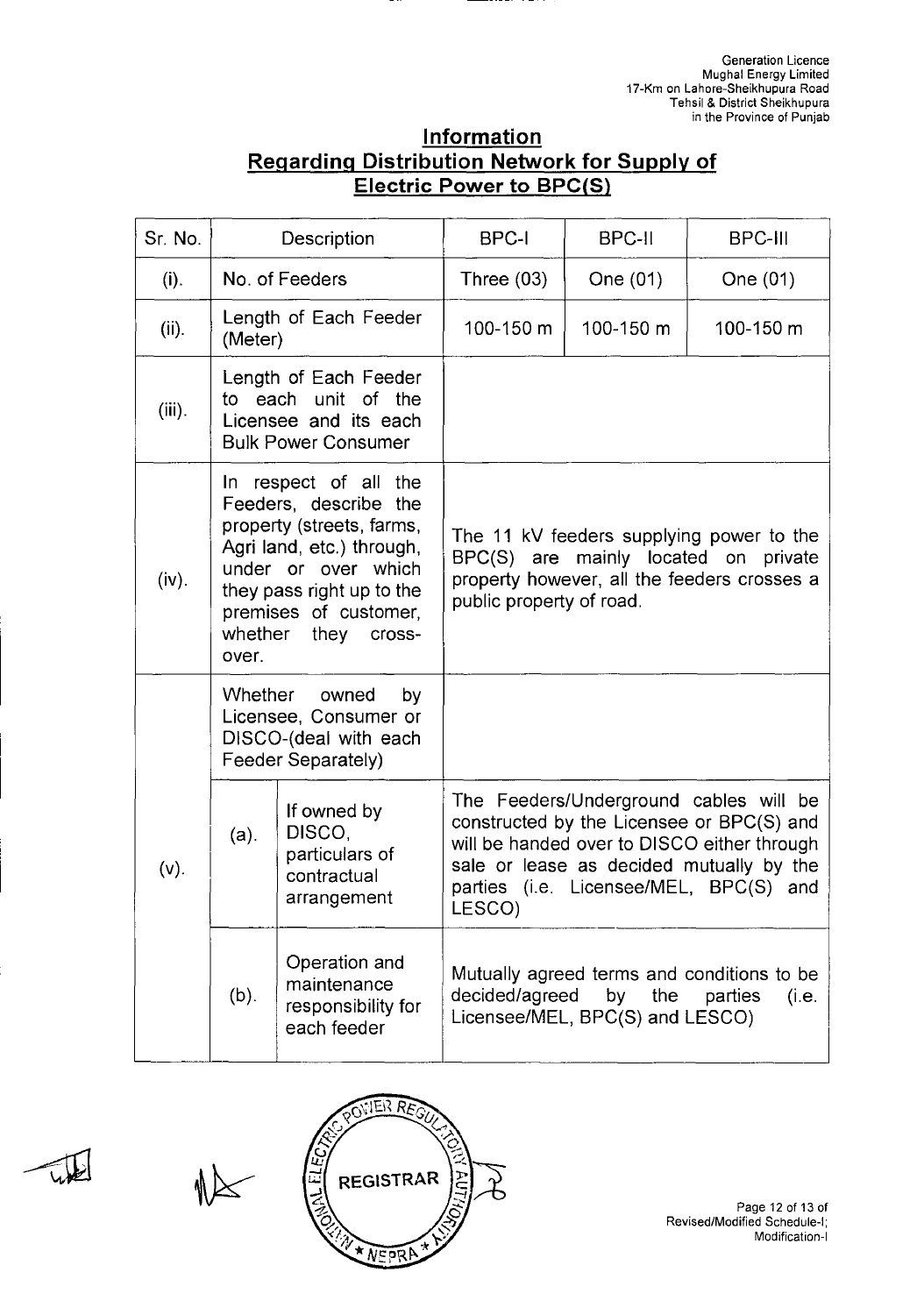Generation Licence Mughal Energy Limited 17-Km on Lahore-Sheikhupura Road Tehsil & District Sheikhupura in the Province of Punjab

|           | Whether connection with                                                                                                                                | <b>BPC-I</b> | <b>BPC-II</b> | BPC-III   |
|-----------|--------------------------------------------------------------------------------------------------------------------------------------------------------|--------------|---------------|-----------|
| $(vi)$ .  | network of DISCO exists<br>(whether active or not)- If<br>yes, provide details of<br>connection<br>arrangements (both<br>technical and<br>contractual) | Yes          | Yes           | Yes       |
| $(vii)$ . | other<br>network<br>Any<br>information<br>deemed<br>relevant for disclosure to<br>or consideration of the<br>Authority.                                | <b>NA</b>    | <b>NA</b>     | <b>NA</b> |

JER REGU

REGISTRAR

N \* NEPRA

ミと

**CONFIDENCIAL** 

Page 13 of 13 of Revised/Modified Schedule-I: Modification-I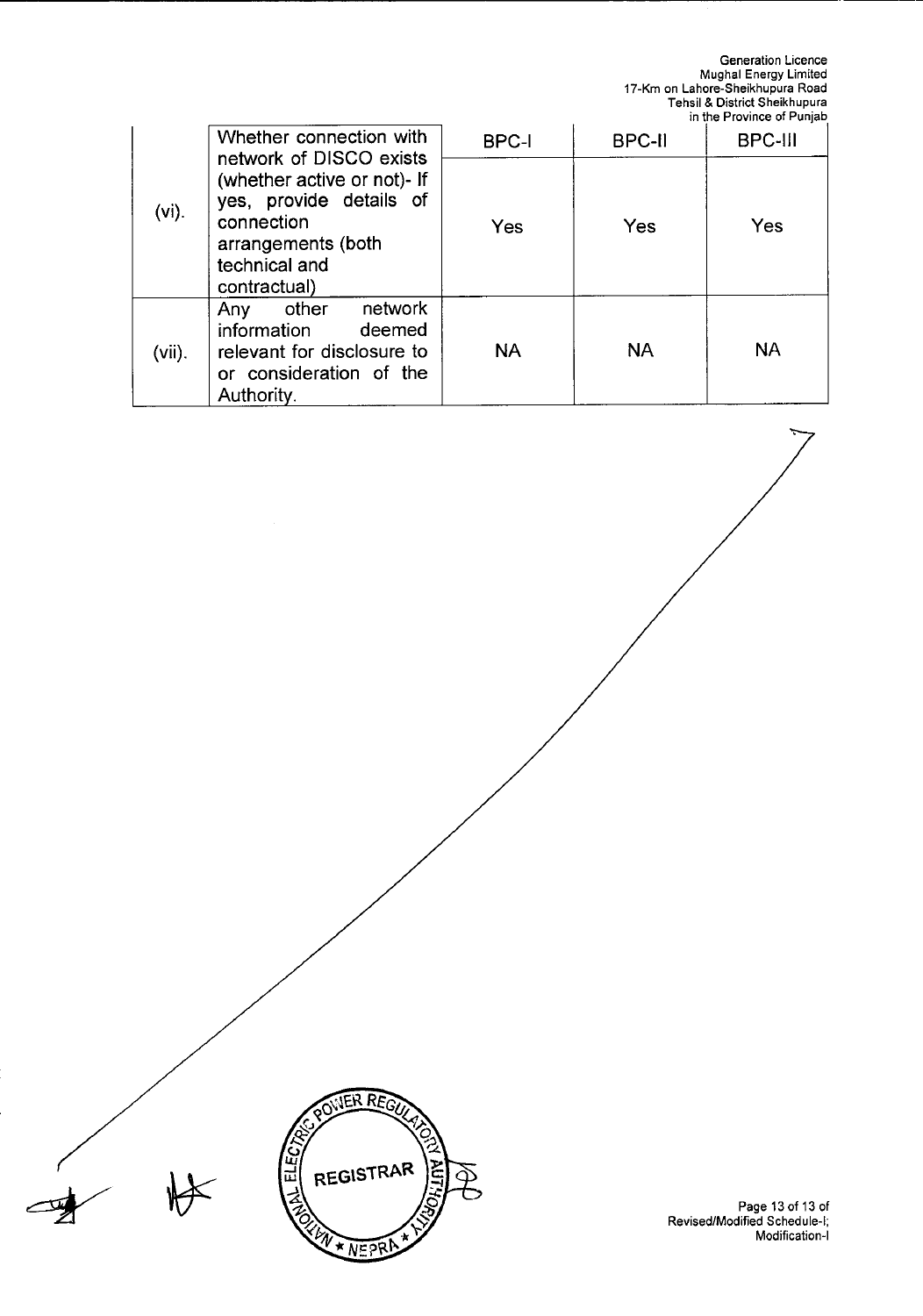# SCHEDULE-Il

The Installed/ISO Capacity (MW), De-Rated Capacity At Mean Site Conditions (MW), Auxiliary Consumption (MW) and the Net Capacity At Mean Site Conditions (MW) of the Generation Facilities of Licensee is given in this Schedule

![](_page_28_Picture_3.jpeg)

Page 1 of 2 of Revised/Modified Schedule-Il Modification-I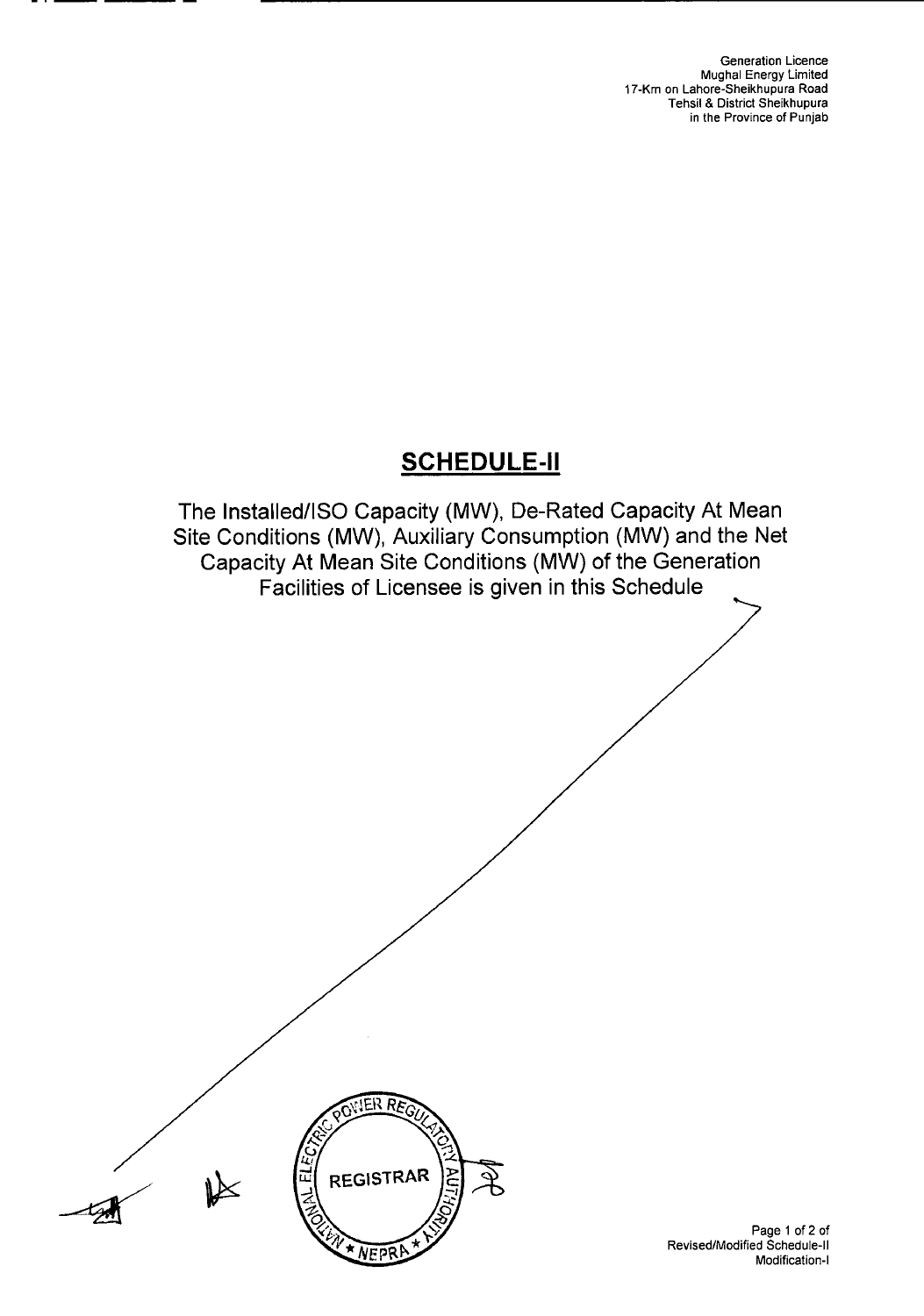# **SCHEDULE-Il**

| (1). | Total Gross Installed Capacity of the<br><b>Generation Facility/Coal Power Plant</b>                     | 36.50 MW |
|------|----------------------------------------------------------------------------------------------------------|----------|
| (2). | De-rated Capacity of the Generation<br>Facility/Coal Power Plant at Reference<br><b>Site Conditions</b>  | 36.50 MW |
| (3). | Consumption of<br>the<br>Auxiliary<br><b>Generation Facility/ Coal Power Plant</b>                       | 03.00 MW |
| (4). | Total Net Capacity of the Generation<br>Facility/ Coal Power Plant at Reference<br><b>Site Condition</b> | 33.50 MW |

#### Note

All the above figures are indicative as provided by the Licensee. The Net capacity available to Power Purchaser for dispatch will be determined through procedures contained in the Power Purchase Agreement (PPA) or the Applicable Document(s).

![](_page_29_Picture_5.jpeg)